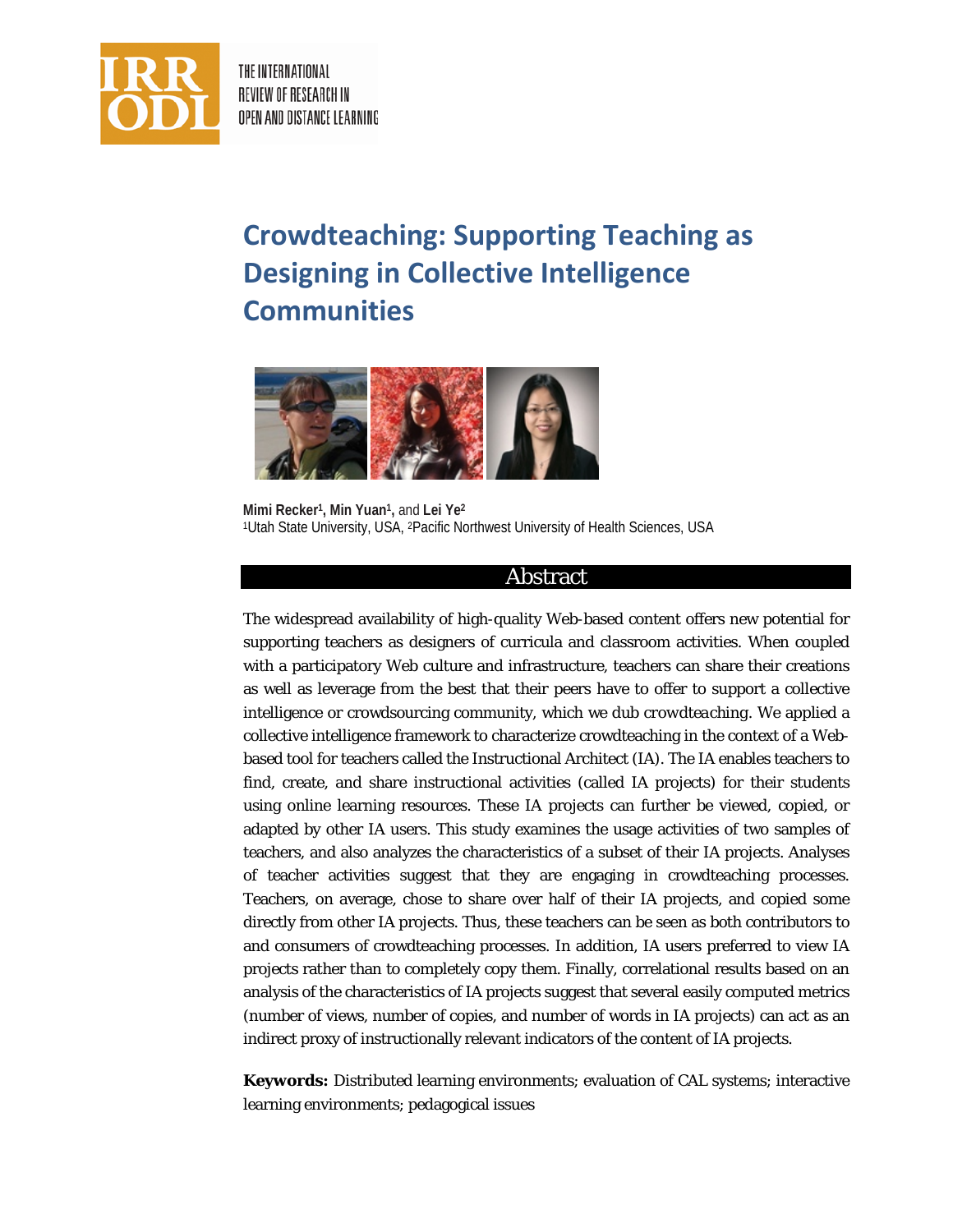#### Introduction

Teachers have long been designing and modifying curricula and lesson plans (Ball & Cohen, 1996; Brown & Edelson, 2003; Fogleman, McNeil, & Krajcik, 2011; Remillard, 2005). More recently, this phenomenon, called teachers as designers, has drawn renewed interest (e.g., Davis & Varma, 2008), prompted in part by the widespread availability of high-quality online resources, called open educational resources (OER), via the Internet. As OER become increasingly and widely available, research is needed to understand how teachers design curricula, lesson plans, and classroom activities using such resources. In particular, in networked computing environments that provide easy sharing and reuse, how do teachers become engaged in designing, sharing, and modifying instructional artifacts, and do these activities impact their resulting quality?

Our approach for supporting teachers as designers is via a free, Web-based authoring tool called the Instructional Architect (IA.usu.edu), which enables teachers to find and design instructional activities for their students using OER (Recker, 2006). Teachers can share these resulting activities, called IA projects, by making them publically available within the IA. These IA projects can then be viewed, copied, or adapted by other IA users to further support their own teaching activities (Recker et al., 2005; Recker et al., 2007). Viewed in this way, the IA provides an infrastructure for collective intelligence and crowdsourcing, which we dub crowdteaching, in which teachers can create, share, and iteratively adapt instructional activities using OER, leveraging from their peers' work to best serve the needs of their students (Benkler, 2006; Borgman et al., 2008; Porcello & Hsi, 2013).

In collective intelligence communities, loosely organized groups of people connected by the Internet work together to accomplish tasks in ways that appear more intelligent, more effective, and more efficient than working alone (Malone, Laubacher, & Dellarocas, 2009). However, studies of collective intelligence sites, such as Wikipedia, suggest that these peer production models may succeed only when they are aimed at focused tasks and coupled with incentives to harness the work of the best contributors (Malone et al., 2009). Thus for crowdteaching models to succeed, we need more nuanced understandings of how teachers can participate in such environments to create and share instructional activities around OER.

The purpose of this exploratory article is to explore how teachers' activities within the IA may reveal crowdteaching processes. We first provide an overview of the IA system, and then describe how it fits within a framework for examining collective intelligence communities. Next, we examine the usage and creation activities of two teacher samples and analyze the characteristics of a subset of IA projects implemented by teachers in classrooms. In this way, we explore what aspects of these teachers' design activities may enhance the collective intelligence of the IA community and the nature of the artifacts that are produced.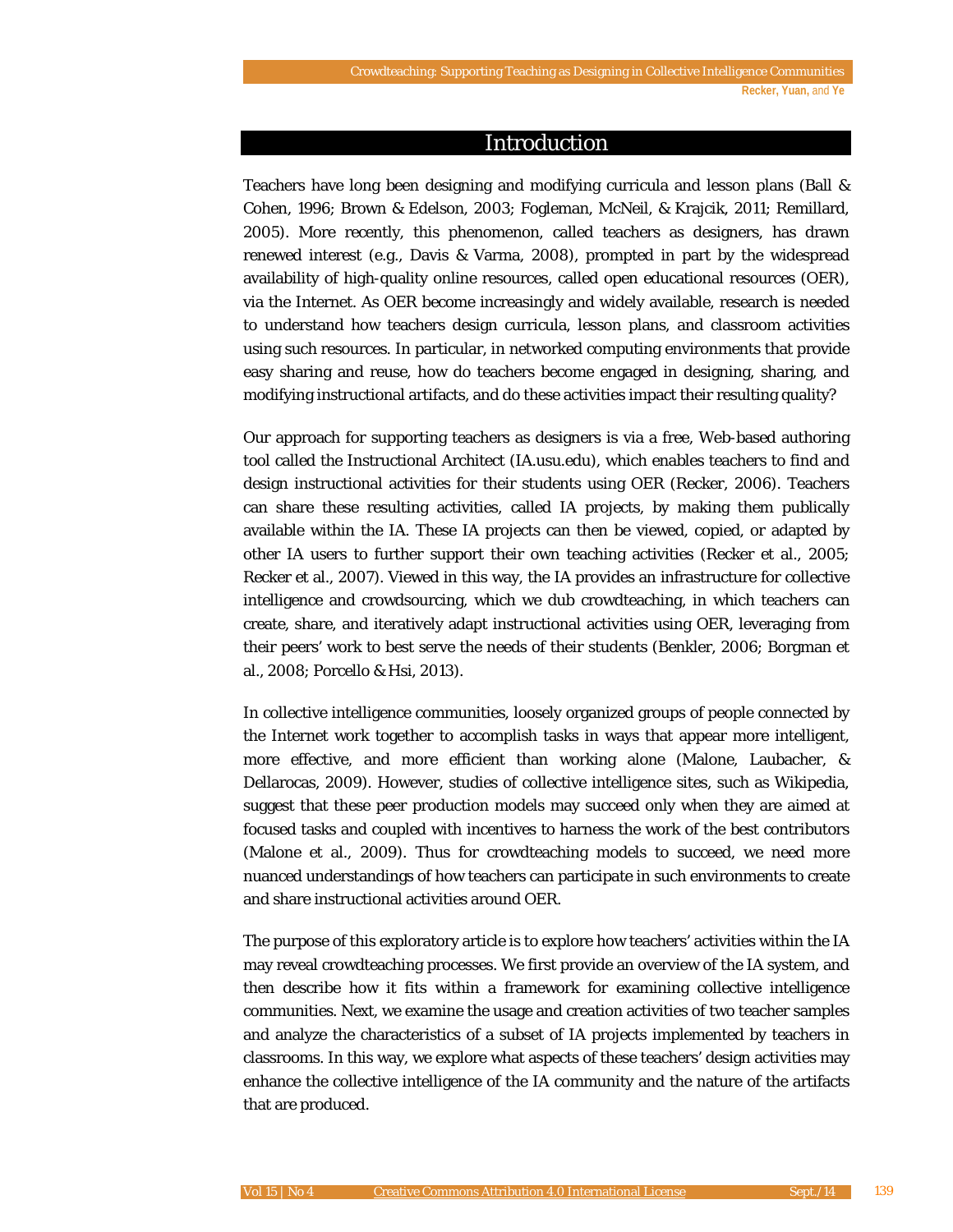### Collective Intelligence Context: The Instructional Architect

The collective intelligence context for this work is the Instructional Architect (IA.usu.edu), in use since 2001. The IA is a free, easy-to-use Web-based authoring tool that enables teachers to easily find and assemble OER into learning activities for their students (Recker, 2006). The IA was originally designed for K-12 teachers, and has been widely used in various subject areas (e.g., art, engineering, math) by teachers in both K-12 and higher education settings.

To support teachers' design and collaboration activities, the IA offers several functions. For example, the "My Resources" area allows teachers to search for and save OER to their personal collections. The "My Projects" area allows teachers to create IA projects using collected OER, and publish (or share) these IA projects. From the perspective of collaboration, teachers can view published IA projects by using the "search" function, and copy their favorite ones to their personal collection. In this way, the IA supports crowdteaching processes in that teachers can create and contribute IA projects, as well as view, copy, and build upon other teachers' IA projects that have been contributed to the IA community.

Since 2005, the IA has attracted over 7,600 registered users, who have gathered approximately 74,000 OER and created over 17,300 IA projects. Since August 2006, public IA projects have been viewed over 2.5 million times. These IA projects address a range of subject areas and grade levels, rely on a range of pedagogies, and incorporate varying numbers of OER in many different ways.

Figure 1 shows an example IA project created by a middle school science teacher. In this example, the teacher has written text that presents a problem, as well as supporting information to help solve the problem. This information includes a link to an online simulation that helps students learn what variables affect density. Here, the OER is included as a support to the primary problem solving activity.

Figure 2 shows a simpler IA project on a science-related topic for 8th grade students. In this example, the teacher directs students to a link, while asking them to complete a worksheet. In this case, the OER plays the major role in instruction.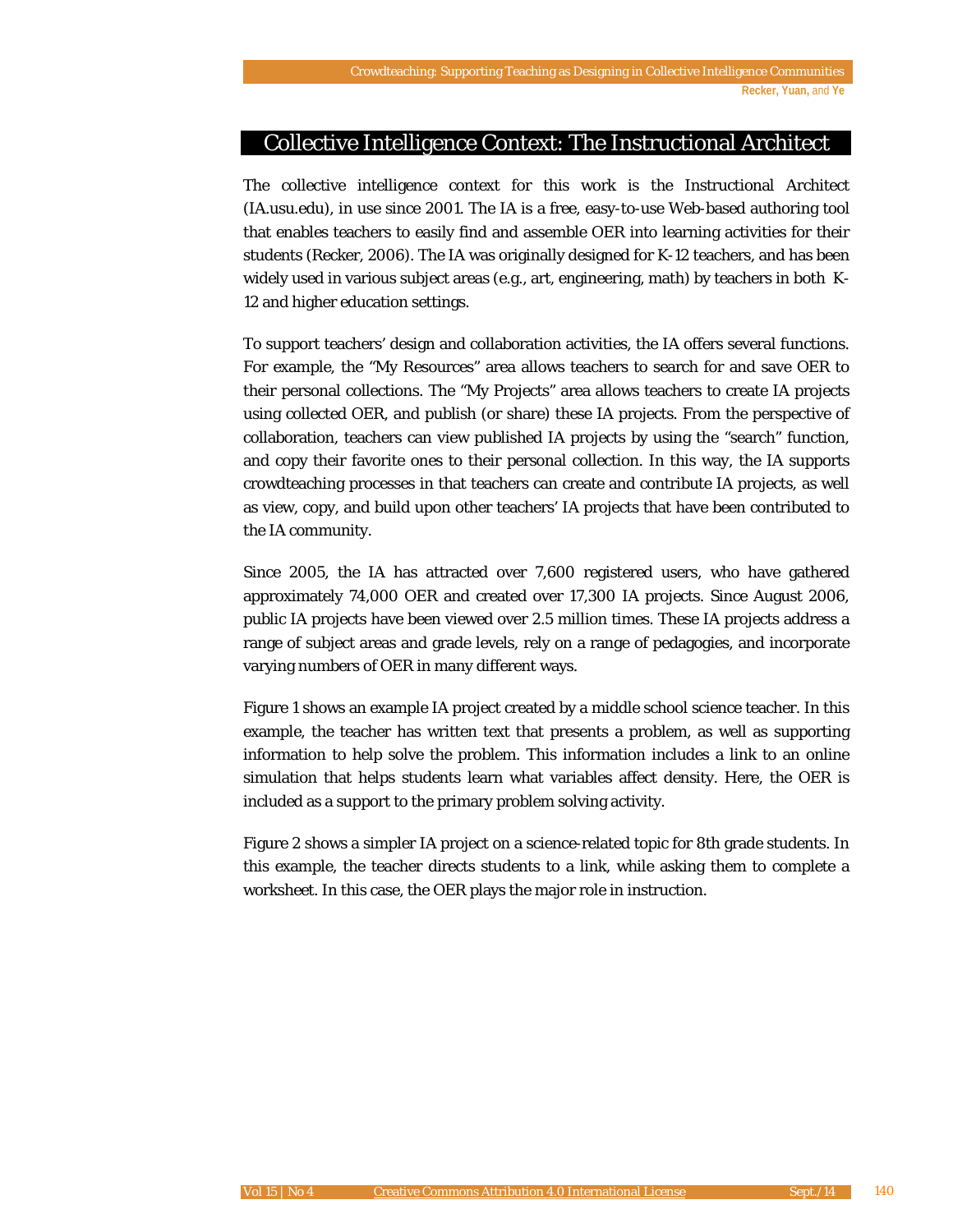#### Crowdteaching: Supporting Teaching as Designing in Collective Intelligence Communities

**Recker, Yuan,** and **Ye**



*Figure 1.* Example of an inquiry-based IA project.

| $100 - 5$                                                 | <b>Forces of Motion</b> |
|-----------------------------------------------------------|-------------------------|
| Answer the questions on a sheet of paper                  |                         |
| http://teachertech.rice.edu/Participants/louviere/Newton/ |                         |

*Figure 2.* Example of an IA project with minimal text and a link to one OER.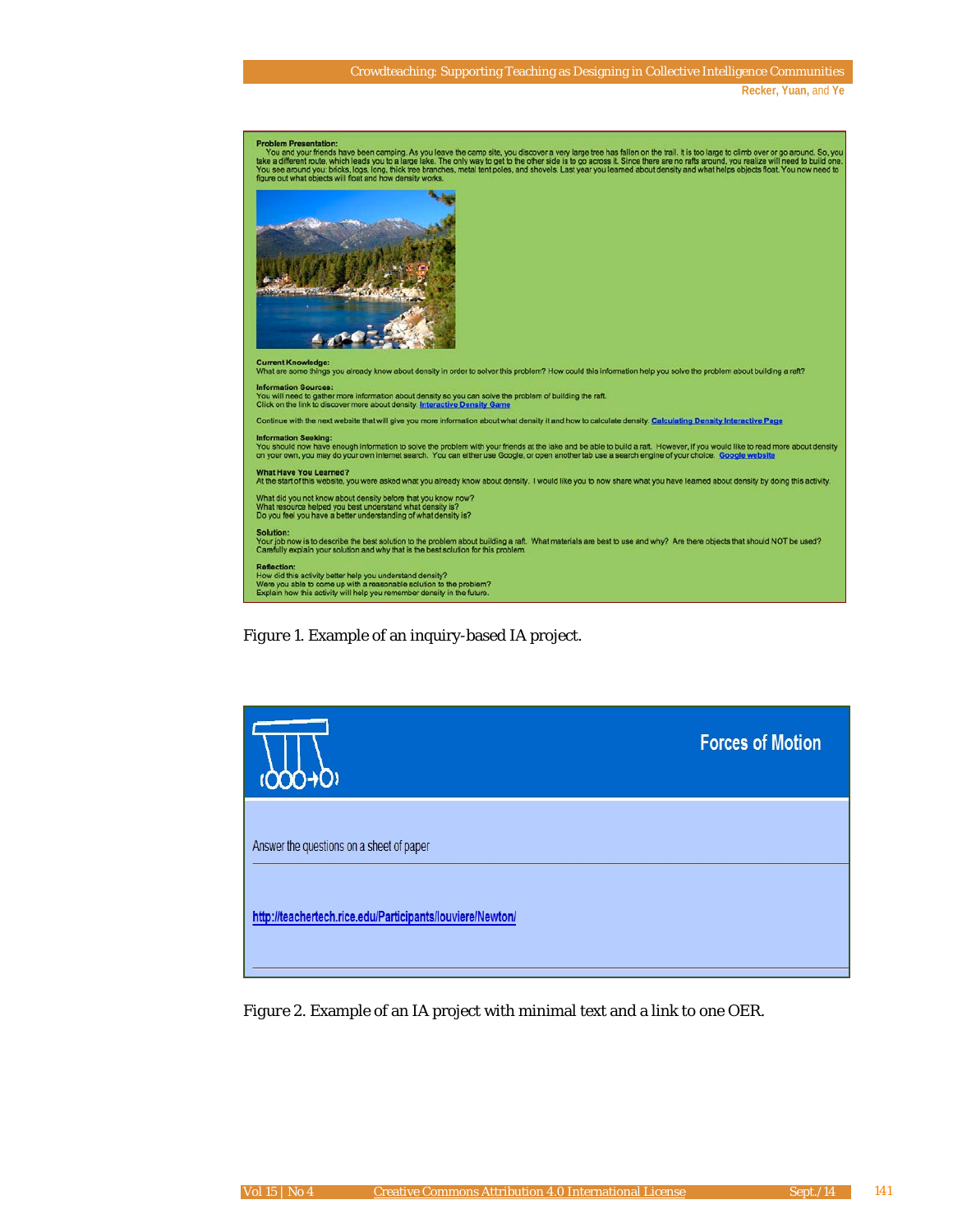### Theoretical Framework

In this section, we first review a framework for characterizing collective intelligence communities and show how it applies to crowdteaching in the context of the Instructional Architect. We then describe two indicators for examining and characterizing the content of teachers' IA projects.

### Collective Intelligence

In a recent paper, Malone et al. (2009) analyzed over 250 examples of online collective intelligence and crowdsourcing communities, using two sets of related questions. The first set of questions examines "what," that is, the goals or outcomes of the collective intelligence community. For example, key activities may involve creating artifacts or deciding on winners. These questions also address the primary processes behind these activities, for example, collecting or collaborating.

The second set of questions addresses "who" is engaged in tasks. In a collective intelligence community, either an egalitarian crowd or a hierarchy (where some participants have more decision-making power than others, e.g., editors in Wikipedia) performs the tasks. These questions also address "why," or user motivations and incentives for engaging in tasks. In some cases, money may be the motivator. For example, in TeachersPayTeachers.com, teachers post lesson plans and activities that then can be purchased and revised by others (Abramovich & Schunn, 2012). In other communities, however, altruism is a key driver. In the Tapped In online community, for example, educational professionals engaged in mentoring and discussions with no concrete reward structures (Farooq, Schank, Harris, Fusco, & Schlager, 2007).

#### Table 1

|        | What               | Who                       | Why                                                                               | How                                                  |
|--------|--------------------|---------------------------|-----------------------------------------------------------------------------------|------------------------------------------------------|
| Create | IA project         | Teachers,<br>individually | Motivate students;<br>supplant and supplement<br>textbook; increase<br>efficiency | Create personal<br>collection of IA<br>projects      |
| Decide | View IA<br>project | Teachers.<br>individually | Leverage wisdom of<br>crowd, learn from peers<br>and OER                          | View public IA<br>projects                           |
| Decide | Copy IA<br>project | Teachers,<br>individually | Leverage wisdom of<br>crowd, improve efficiency<br>and effectiveness              | Copy public IA<br>projects to personal<br>collection |

*Create and Decide Dimensions from Malone et al. (2009) Applied to the Instructional Architect*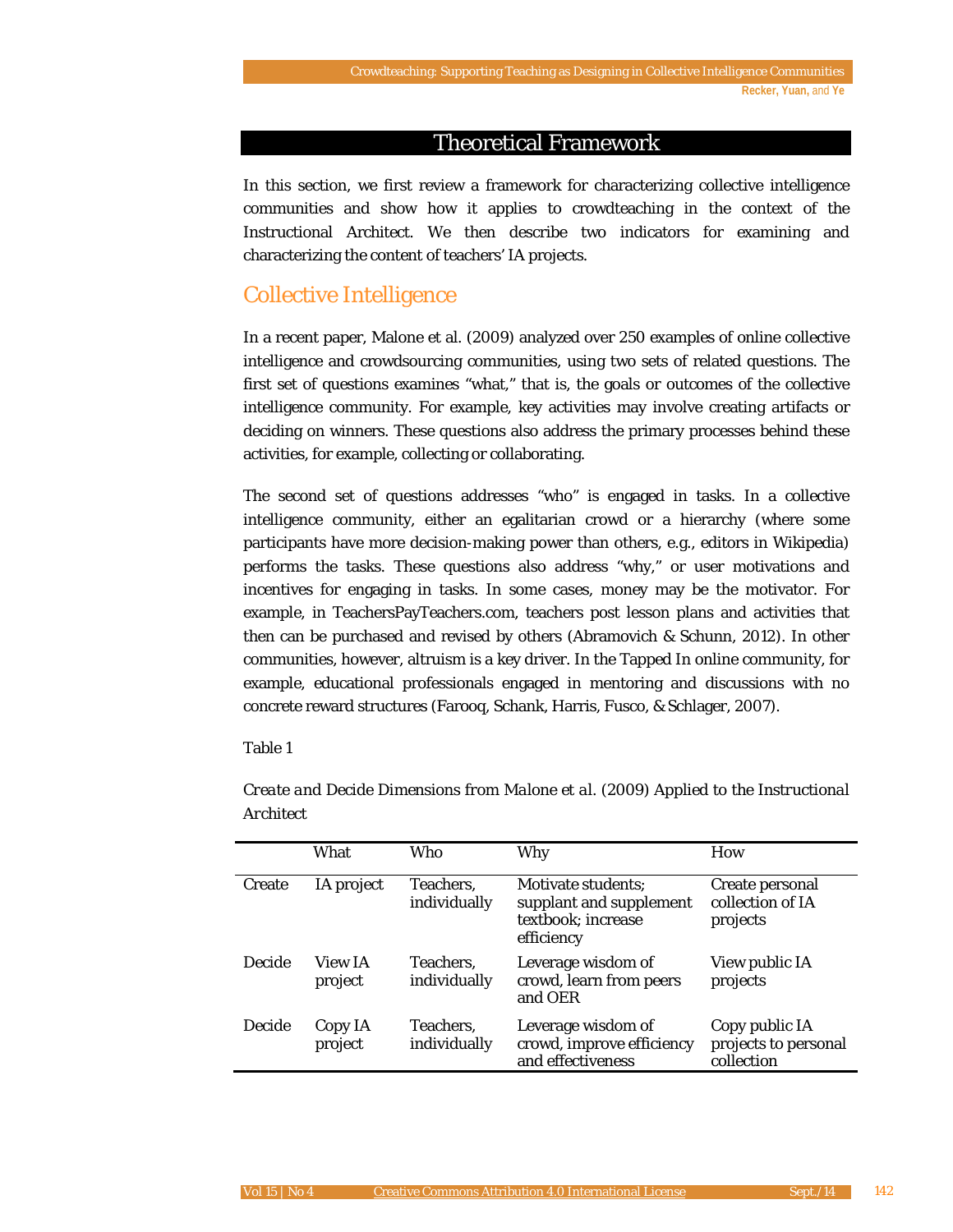Following the framework of Malone et al. (2009), Table 1 shows key create and decide dimensions in the IA in terms of "what is being accomplished (goal)," "who is performing the task," "why they are doing it (incentives)," and "how it is done." For the create dimension in the IA, teachers work independently to design IA projects. As reported elsewhere, we have found that key motivations for teachers in using the IA include the desire to increase student motivation by using interactive content, to supplement their textbook materials, to increase student understanding using interactive resources, and to increase their efficiency as teachers (Recker et al., 2005; Recker et al., 2007). Teachers accomplish these tasks by creating a collection of IA projects, which they can then choose to share with only their students or with anyone using the IA site.

In the decide dimension in the IA, teachers can individually decide to view or copy an existing IA project from the public collection. For example, a teacher might decide to search for and view IA projects on a particular topic to see how other teachers are choosing to teach it and what OER they are using to support student learning. This approach might be more efficient than an unconstrained search of the Internet, which many teachers find highly inefficient (Mardis, El Basri, Norton, & Newsum, 2012). It might also be more effective in that teachers can learn from other teachers and from the content of the OER they select (Ball & Cohen, 1996; Davis & Krajcik, 2005; Drake & Sherin, 2006). If teachers especially like an IA project, they can decide to copy it to their personal collection for further editing, adaptation, and reuse.

### Examining and Characterizing Artifact Content

A key objective of the collective intelligence process is to leverage the work of others to improve the effectiveness and/or efficiency of creating artifacts. In education, the rapid rise of repositories of OER, such as those provided by TeacherTube, the National Science Digital Library (NSDL.org), the Khan Academy, the OER Commons, and OpenCourseWare (Atkins, Brown, & Hammond, 2007), has made evaluating the content of OER more pressing (Sumner, Khoo, Recker, & Marlino, 2003; Kastens et al., 2005; Porcello & Hsi, 2013).

Characterizing the content of OER, however, has proven a complex task. Multiple factors can impact a person's judgment, such as an OER's availability, credibility, currency, and authority of the content, and the context (e.g., pedagogy, setting) of use of an OER (Custard & Sumner, 2005; Leary, Giersch, Walker, & Recker, 2009; Wetzler et al., 2013). In this work, we adopted strategies used in previous work that assessed teachers' naturally occurring artifacts (e.g., lesson plans) as a means to measure the quality of students' learning opportunities (Penuel & Gallagher, 2009). Thus, we examined the content of artifacts created by teachers (i.e., IA projects) using two sets of instructionally relevant indicators. These indicators are described next.

Indicator 1: Problem-based learning (PBL). We applied a rubric developed in previous research (Walker et al., 2012) to score an IA project's alignment with a form of inquiry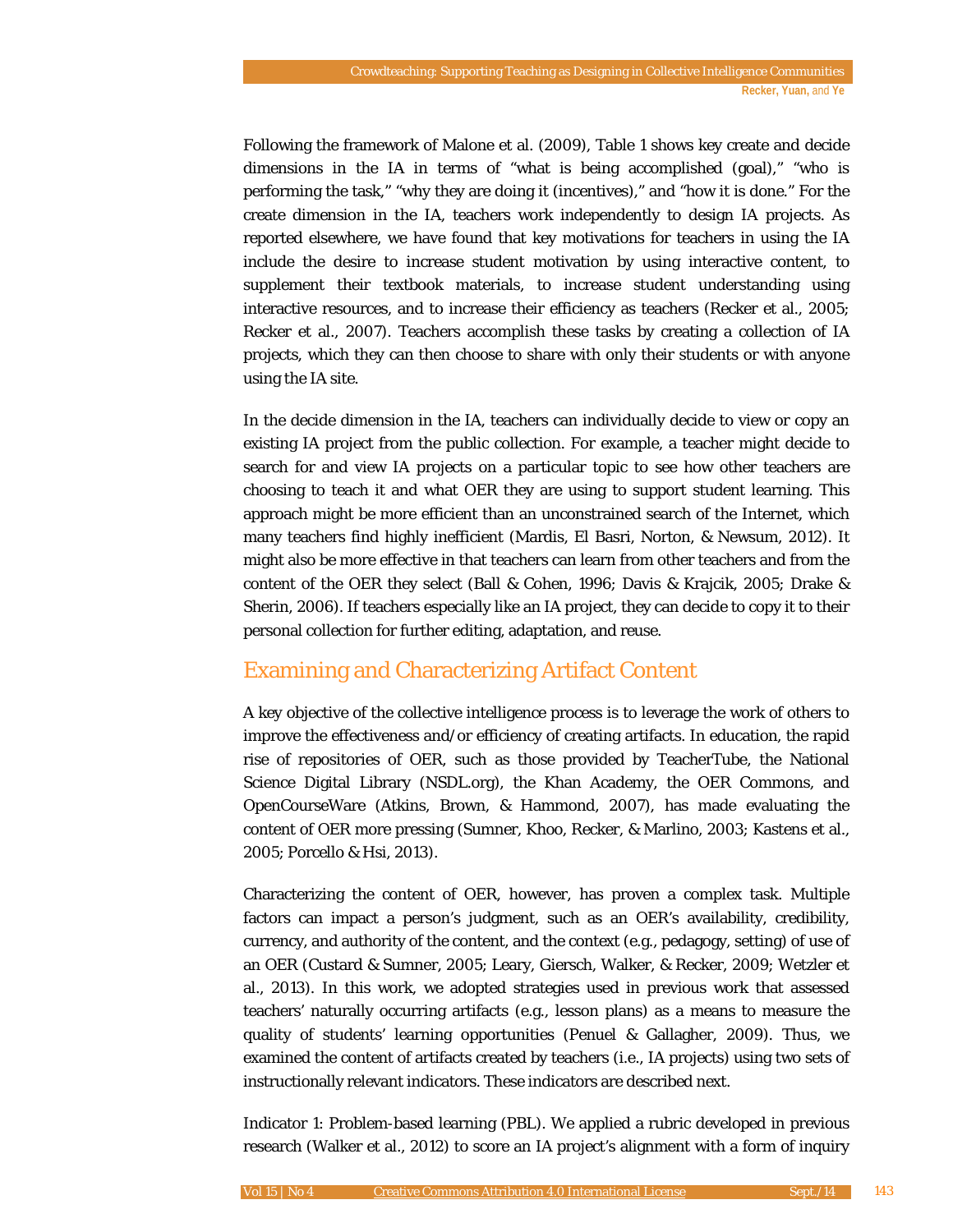learning, specifically problem-based learning (Barrows, 1996). The rubric consisted of 11 elements in four categories (Authentic Problem, Learning Processes, Facilitator, and Group Work), with the presence of each element rated on a 0–2 scale, resulting in a maximum possible score of 22 points. Three raters, randomly selected from a pool of five raters, independently scored the PBL alignment of the IA projects. Overall interrater reliability of the rubric as measured by average one-way random effects intra-class correlation (ICC) was high, with ICC = .86 (Walker et al., 2012).

Indicator 2: Offload-adaptation-improvisation (OAI). As an outcome of studying teachers' adaptation of an innovative curriculum, Brown and Edelson (2003) devised the design capacity for enactment (DCE) framework within a "teaching as design" paradigm. As part of the framework, they defined a continuum of curriculum use, ranging from offloads to adaptations to improvisations. This continuum describes the distribution of responsibility for instruction between the teacher and the curriculum. In particular, in offloads, the curriculum is implemented essentially unchanged and the bulk of instructional decisions are contained in the instructional materials. In improvisation, the teacher flexibly borrows and customizes pieces while playing a major role in the decision-making process. The adaptation category represents the midpoint of the continuum.

Building on our previous work (Recker et al., 2007), we operationalized aspects of the Brown and Edelson continuum to characterize how IA projects integrate OER (see Table 2). To measure inter-rater reliability, one coder scored all 72 IA projects and a second coder scored a random subset of IA projects. Krippendorff's alpha suggests moderate to high reliability (Kalpha = .69).

#### Table 2

| Score | <b>Name</b>       | Definition                                                                                                                                                                                                                                                                   |
|-------|-------------------|------------------------------------------------------------------------------------------------------------------------------------------------------------------------------------------------------------------------------------------------------------------------------|
|       | <b>Offload</b>    | Teachers provide links to OER with little additional teacher-<br>created instructional guidance (e.g., no explanations or<br>instructions). Use tends toward lists of links (perhaps with<br>added navigational information). For example, see Figure 2.                     |
|       | <b>Adaptation</b> | A midpoint, with only some of the elements listed below.                                                                                                                                                                                                                     |
|       | Improvisation     | Teachers link to OER as a starting point or reference but have<br>clearly designed their own instructional elements, for example<br>by including learning goals, instructional activities,<br>descriptions of OER use, or assessment items. For an example,<br>see Figure 1. |

*Rubric for Measuring OER Integration (OAI Scale) (Recker et al., 2007)*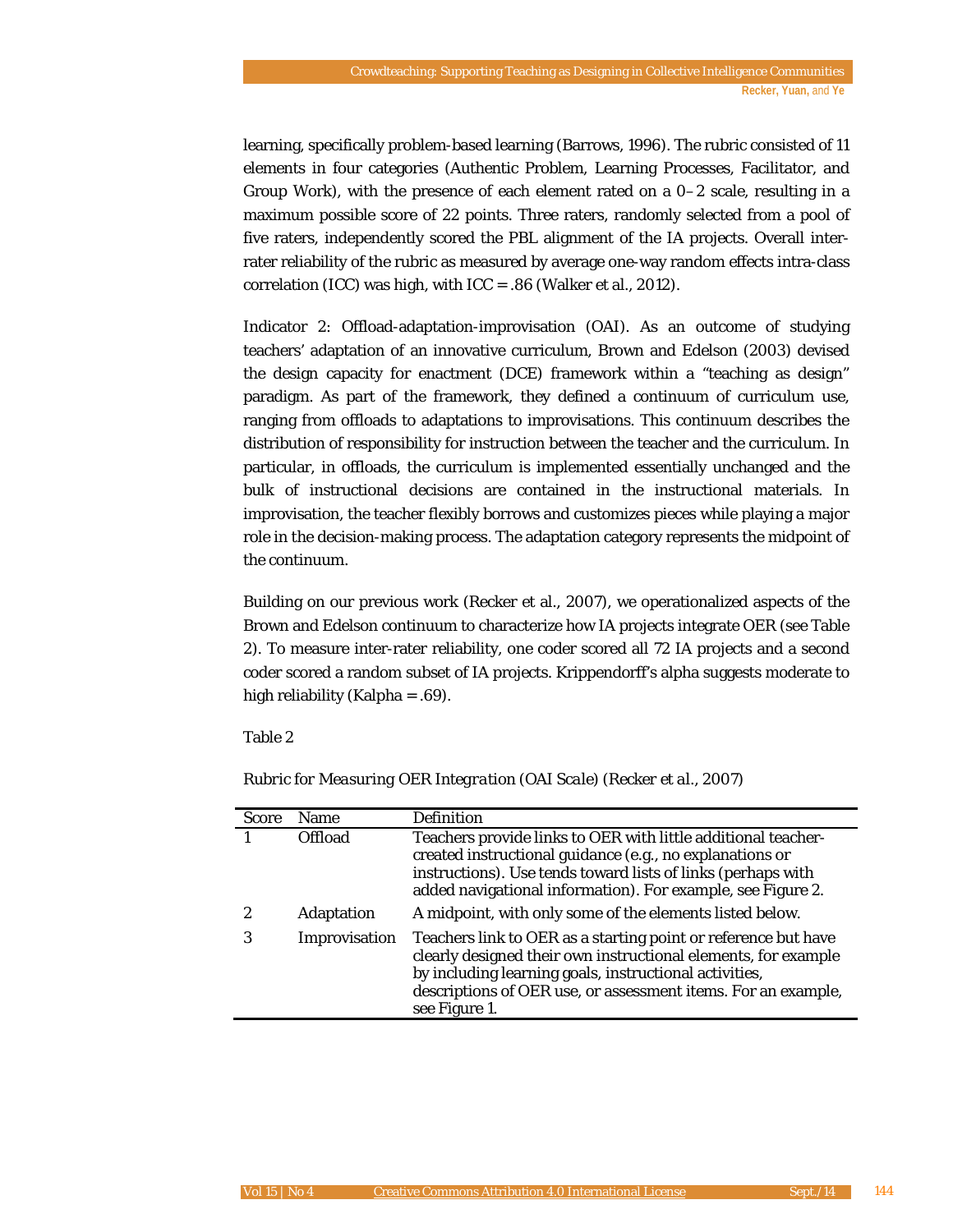### Research Design and Methods

The core research questions guiding this work follow the framework of Malone et al. (2009) and are thus organized around users (teachers) and artifacts (IA projects):

- 1. How do teachers engage in collective intelligence activities within the IA?
- 2. How do teachers' collective intelligence activities and their collective intelligence artifacts relate to a) the creation of inquiry-based IA projects, and b) the integration of OER within IA projects?

### Participants and Sampling Procedures

To investigate these two questions, we analyzed two different datasets corresponding to each of the questions. These datasets illustrate IA usage in two different settings. The first sample, "in the wild", includes users who were not actively recruited to use the IA. The second sample, PD participants, was drawn from a teacher professional development (PD) opportunity centered around use of the IA conducted in a western U.S. state.

The sampling process for "in the wild" teachers was we selected users who created an IA account during the 2009 calendar year and also indicated their years of teaching experience in the optional portion of their profile when they registered with the IA. These 200 teachers created a total of 520 IA projects.

The second sample, PD participants, was comprised of 36 middle school mathematics and science teachers who participated in a professional development series lasting three months. The professional development (PD), described elsewhere (Walker et al., 2012), focused on enhancing teachers' technology skills for finding and selecting OER, and designing classroom activities around these OER using the Instructional Architect. These teachers created a total of 351 IA projects from September 2010 to August 2011. Using teacher journals, we selected two projects from each teacher (72 total) for further analysis using the following criteria: 1) the IA projects were created during the PD training period, 2) they were implemented in their classroom teaching, and 3) they were scored using the PBL alignment and OAI rubrics. As these teachers were all part of a sustained PD experience and those 72 projects were implemented in teaching, teacher behaviors and their IA project features are likely different from those of teachers "in the wild."

### Data Sources

For these two samples of users, several sources of data were analyzed. First, users completed an optional user profile upon creating their free IA account, in which they were asked to rate their comfort level with technology on a Likert scale, and report their years of teaching experience. Second, the IA was instrumented to automatically collect and aggregate detailed usage data, as well as, third, IA project features (Khoo et al.,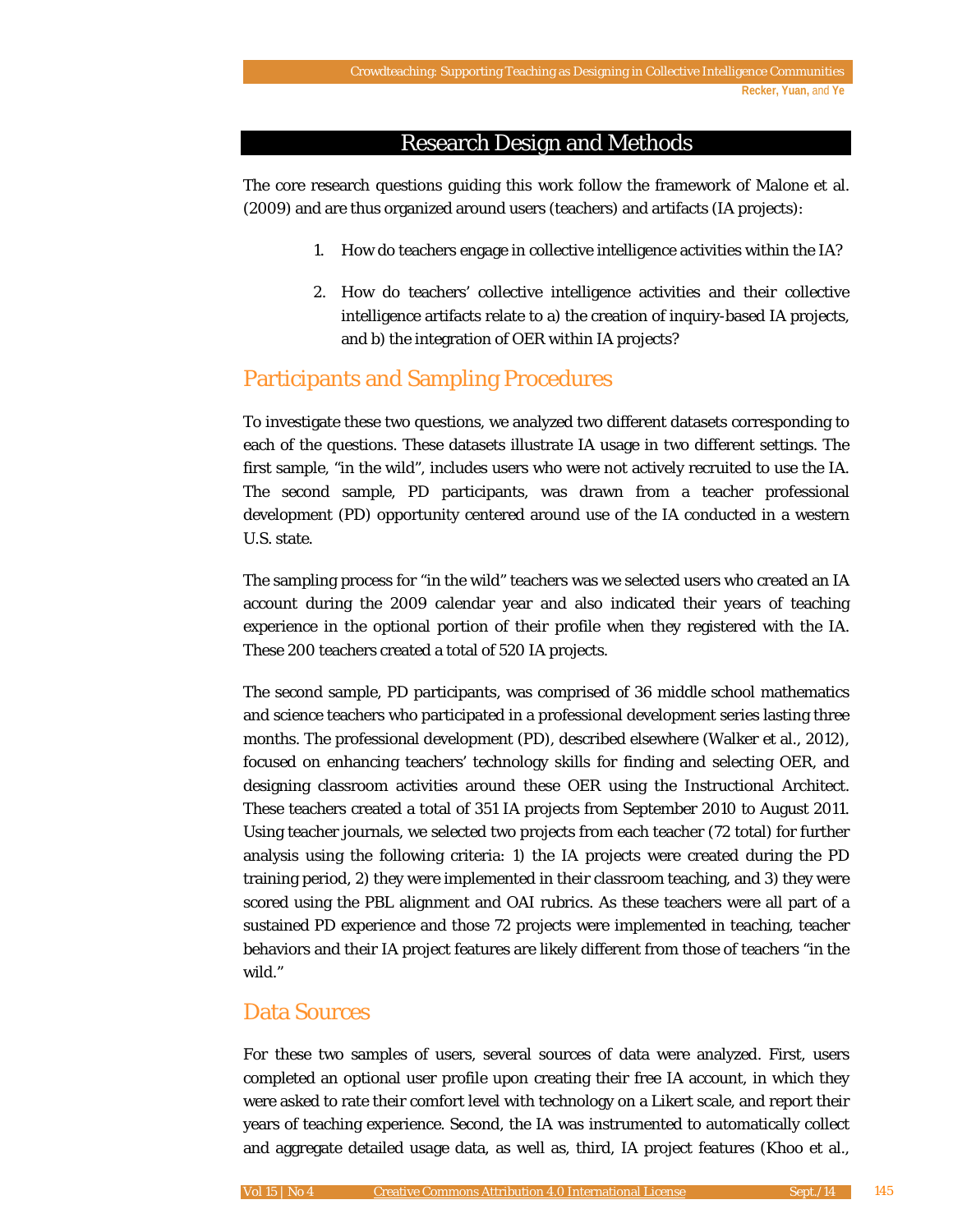2008). In addition, two IA projects created by each of the 36 PD participants (72 total IA projects) were hand scored in terms of their PBL alignment score and their OAI score (described above).

### Data Analysis

To address RQ1, we used descriptive statistics to explore IA usage from both teacher and IA project perspectives. Table 3 shows definitions for the variables examined in the study.

To address RQ2, correlation analyses were conducted to examine the bivariate relationship between the IA project variables (PBL or OAI score) and IA usage variables. Since the PBL alignment scores were not normally distributed and the OAI score was a categorical variable, Spearman ranked correlations were used. To further investigate what variable(s) predict the OAI scores, multinomial logistic regression models were fit. Before running the regression model, multicollinearity was examined according to the bivariate correlation analysis results, and no high correlations (> .8) were identified. A series of models and predictor variables were tested using the backward elimination. The final models were selected based on their overall significance and parsimony.

### Table 3

### *Definition of IA Usage Variables*

|                              | IA usage variable                      | Definition                                                                                              |
|------------------------------|----------------------------------------|---------------------------------------------------------------------------------------------------------|
|                              | $#$ of logins                          | # of times a teacher logs into the IA system                                                            |
| <b>Teacher</b><br>activities | # of OER used in all IA<br>projects    | # of Open Educational Resources used in all IA<br>projects                                              |
|                              | # of IA projects created               | # of IA projects created                                                                                |
|                              | # of public IA projects<br>created     | # of public IA projects created                                                                         |
|                              | # of IA projects copied<br>from others | # of IA projects an IA user completely copied<br>from other IA projects                                 |
|                              | # of IA projects viewed                | # of IA projects an IA user viewed except the ones<br>created by himself or herself                     |
|                              | # of words                             | # of words in the IA project content area,<br>excluding the words in the overview area and<br>the links |
| <b>IA</b>                    | $#$ of links                           | # of links used in an IA project                                                                        |
| projects                     | # of edits                             | # of times the IA project is edited by its author                                                       |
| <b>features</b>              | # of times viewed *                    | # of times a project has been viewed by all other<br>users                                              |
|                              | # of times copied*                     | # of times a project has been copied by all other<br>users                                              |

*Note*. \*Only teacher-averaged IA project features are available in the dataset for "in the wild" users, therefore "# of times viewed" or "# of times copied" are not reported.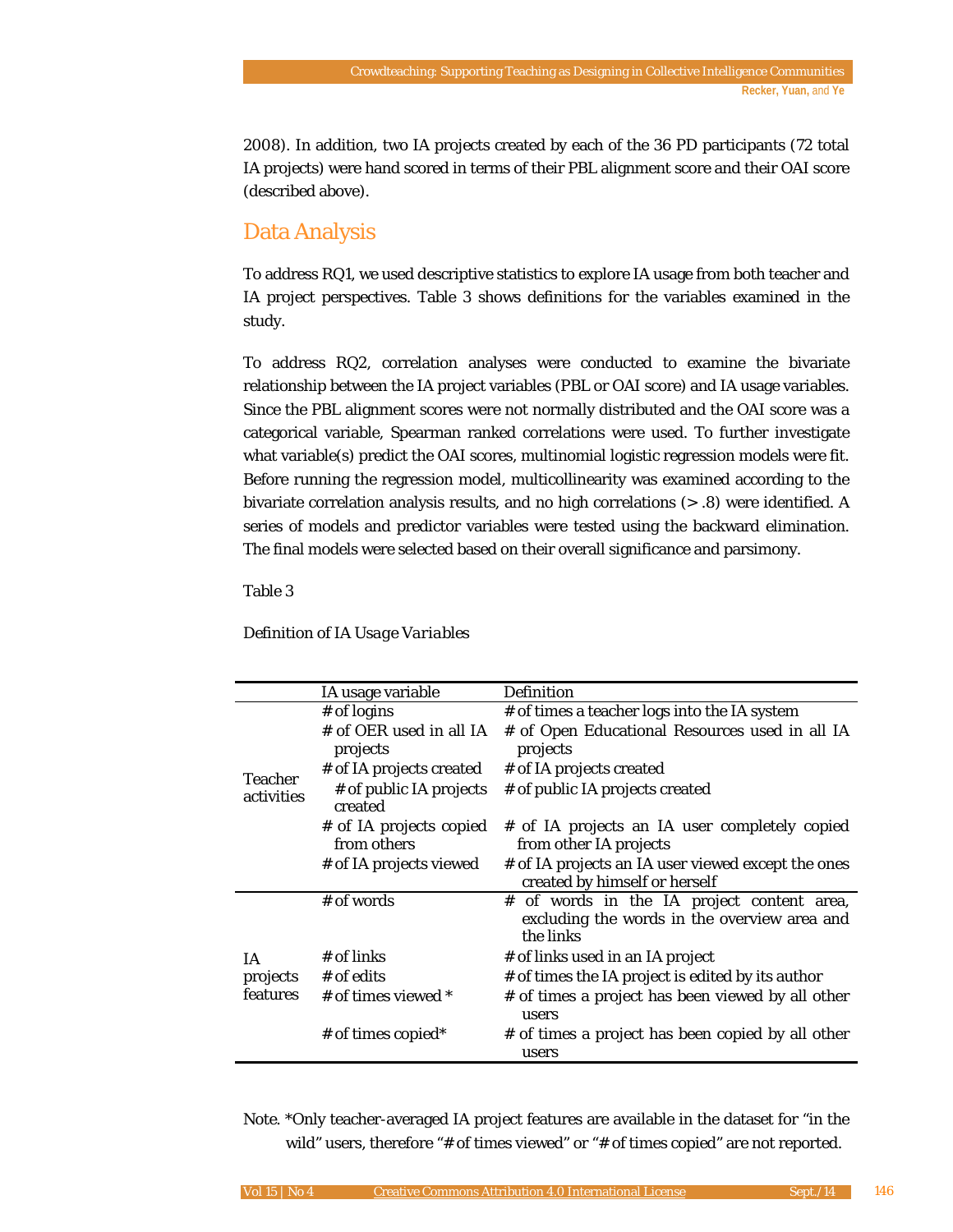### Results

### Research Question 1: Teacher Collective Intelligence Activities

The first research question explored organic teacher activity and how it might relate to teachers' collective intelligence processes. Table 4 shows summary data for the 200 "in the wild" teachers who created an IA account over the course of one year, and the 520 IA projects they created. On average, these teachers created a small number of IA projects and chose to share almost two thirds of them. In addition, 15% of their IA projects were copied directly from other IA projects. Thus, these teachers can be seen as both contributors to and consumers of crowdteaching.

Further, the distribution of most usage values is skewed and follows a Zipf (or long tail) distribution (Anderson, 2006; Recker & Pitkow, 1996). As is common in many Internetbased datasets, a small number of users account for a majority of the activity (see Figure 3 for an example of a histogram of teachers' number of logins). This has also been called the "90-9-1" rule or "participation inequality," in that in typical online communities, 90% of participants are lurkers, 9% contribute occasionally, and 1% account for the most contributions (Nielsen, 2006).

#### Table 4

|                              | Variable                               | Mean   | Median         | <b>SD</b> | Min      | Max  |
|------------------------------|----------------------------------------|--------|----------------|-----------|----------|------|
|                              | # of logins                            | 10.38  | 7              | 10.59     |          | 57   |
|                              | # of OER used in all IA<br>projects    | 16.82  | 10             | 24.02     | $\Omega$ | 217  |
|                              | # of IA projects created               | 2.60   | $\overline{2}$ | 2.04      |          | 10   |
| <b>Teacher</b><br>activities | # of public IA projects<br>created     | 1.73   | 1              | 1.95      | $\Omega$ | 10   |
| $(N = 200)$                  | # of IA projects copied<br>from others | .58    | $\Omega$       | 1.46      | $\Omega$ | 9    |
|                              | % of IA projects copied<br>from others | 15.22  | $\Omega$       | 29.50     | $\Omega$ | 100  |
|                              | # of IA projects viewed                | 12.98  | 7              | 17.44     | $\Omega$ | 134  |
| IA projects                  | $#$ of words                           | 186.02 | 94             | 308.02    | $\Omega$ | 2692 |
| features $(N=$               | $#$ of links                           | 4.23   | 3              | 4.17      | 5        | 28   |
| 520)                         | # of edits                             | 2.87   | $\mathbf{2}$   | 3.29      | 0        | 21   |

*Descriptives of Users' (N = 200) Activity and Their IA Project Features (Data Collected over a 1-Year Period)*

*Note*. '0 OER used in all IA projects' denotes teachers who did not use any OER in their IA projects; '0 words' denotes IA projects with only link(s) and without any words in the project content area; '0 links' denotes IA projects with no links; '0 edits' denotes IA projects without modification after creation.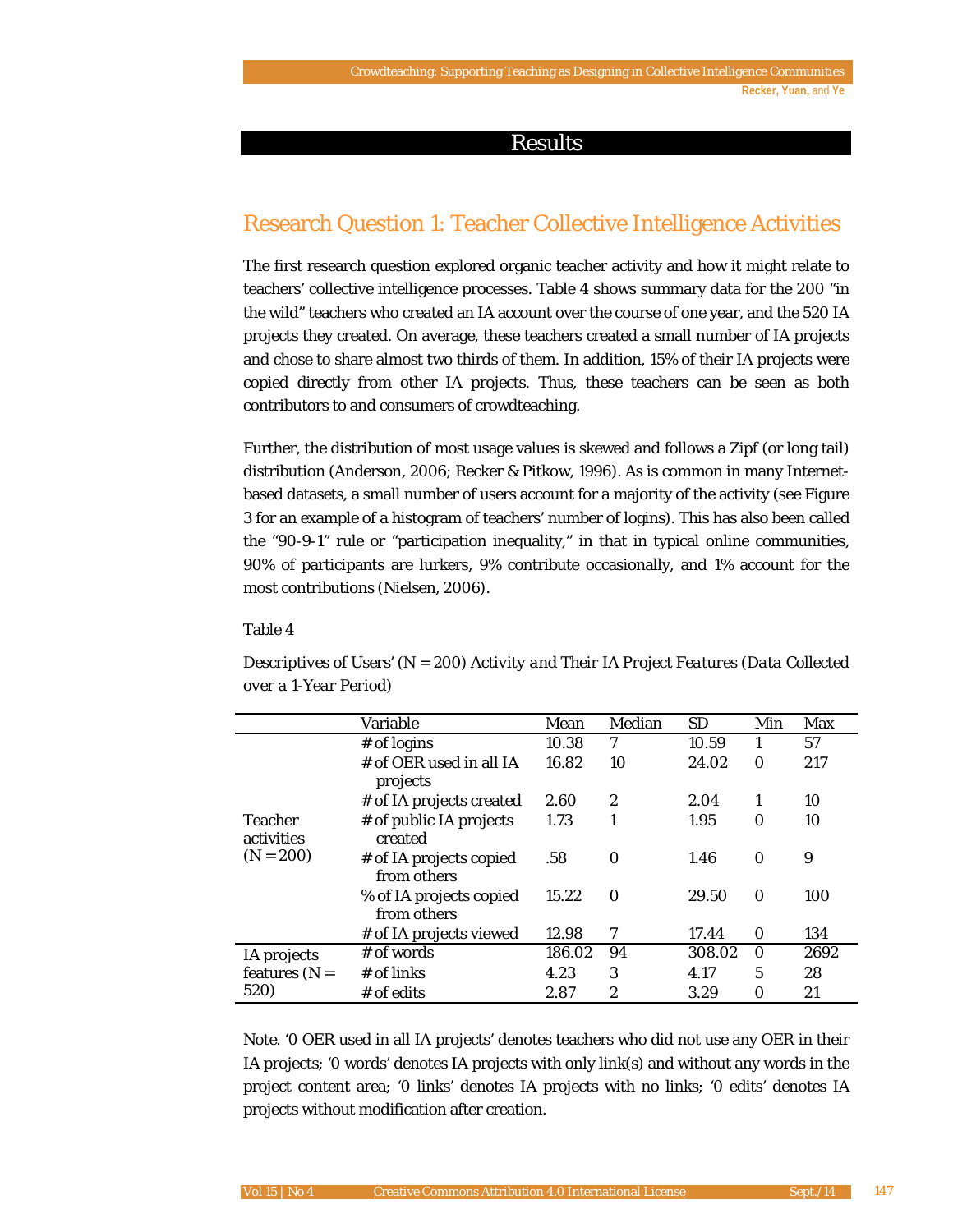

*Figure 3.* Histogram of teachers' number of logins over a 1-year period.



*Figure 4*. Teachers' creation activity categorized by their comfort level with technology. (For PD participants, comfort level with technology ranges from "0" to "4" levels; "0" refers to "novice" and "4" refers to "expert". However, due to a change in the interface "in the wild" users reported their comfort levels on "1" to "3" scale.)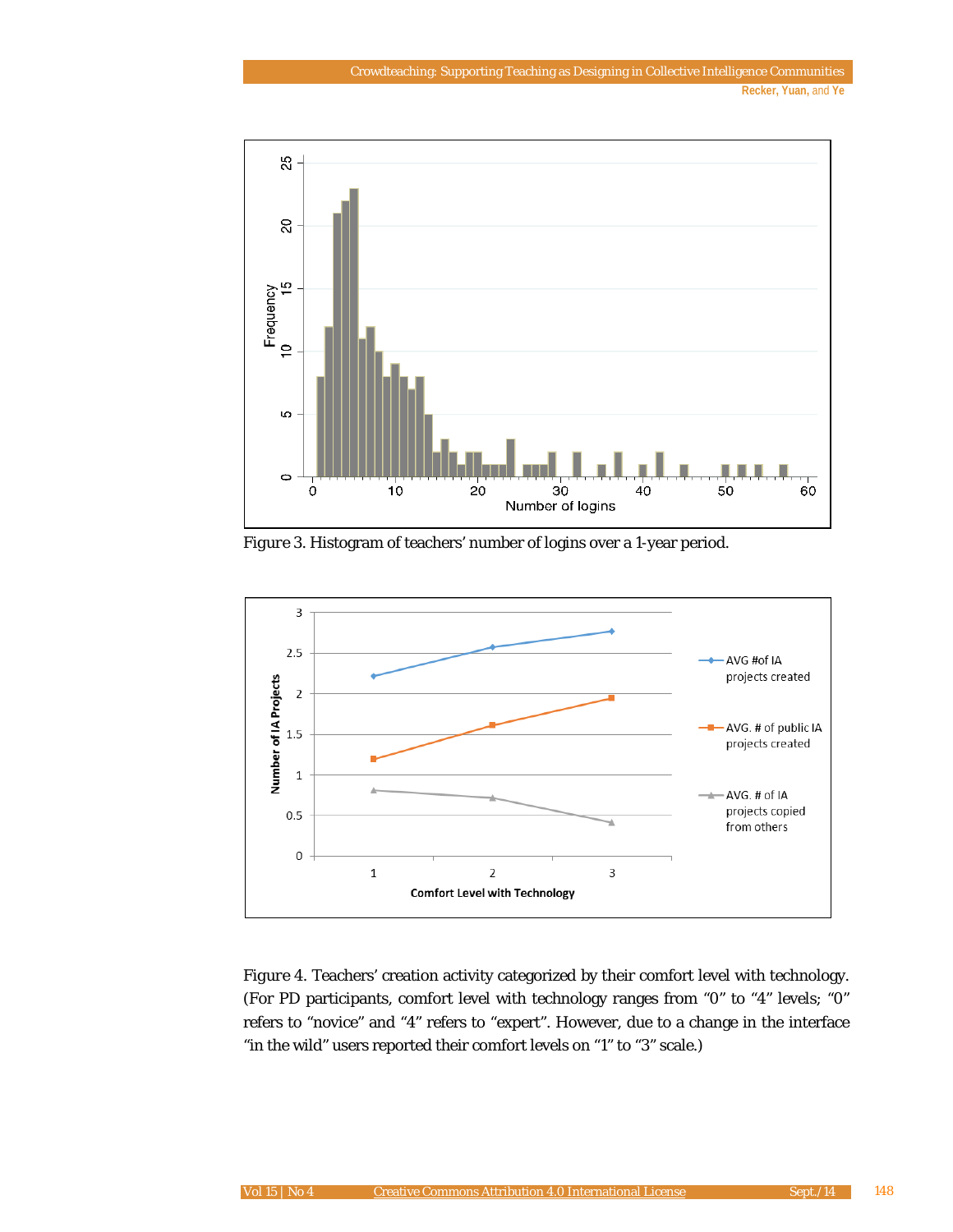

*Figure 5.* Teachers' creation activity categorized by their teaching experience.

Figures 4 and 5 show these teachers' IA project creation activity categorized by their self-reported comfort levels with technology and their years of teaching experience. Figure 4 shows that teachers who had a higher comfort level with technology appeared to have more contributor behavior: They created and shared the most IA projects but copied less. Teachers who had a lower comfort level with technology tended to display more consumer behavior: They created and shared less IA projects but copied more. Figure 5 shows teachers' usage activity categorized by their self-reported teaching experience. Here, no clear pattern was apparent.

In sum, teachers can be involved in crowdteaching in different ways: offering wisdom by making their IA projects public, and benefiting from others' wisdom by viewing and copying IA projects. In terms of enhancing the collective intelligence of the community, the challenge then becomes automatically deriving metrics that help identify IA projects that are valued in the community. This challenge is addressed next.

### Research Question 2a: Problem-Based Learning Alignment

This research question examines the relationship between IA project features, teacher characteristics, and the creation of inquiry-oriented IA projects. Table 5 shows summary data for the 36 teachers and their 72 IA projects for data collected over one year.

In comparison to those IA projects created by teachers "in the wild," these IA projects showed a much higher average number of edits, suggesting higher levels of effort. In addition, perhaps because these teachers were part of a sustained PD intervention, these teachers also showed, on average, higher levels of IA activity, including number of logins, IA project created, projects viewed, projects copied, and OER collected.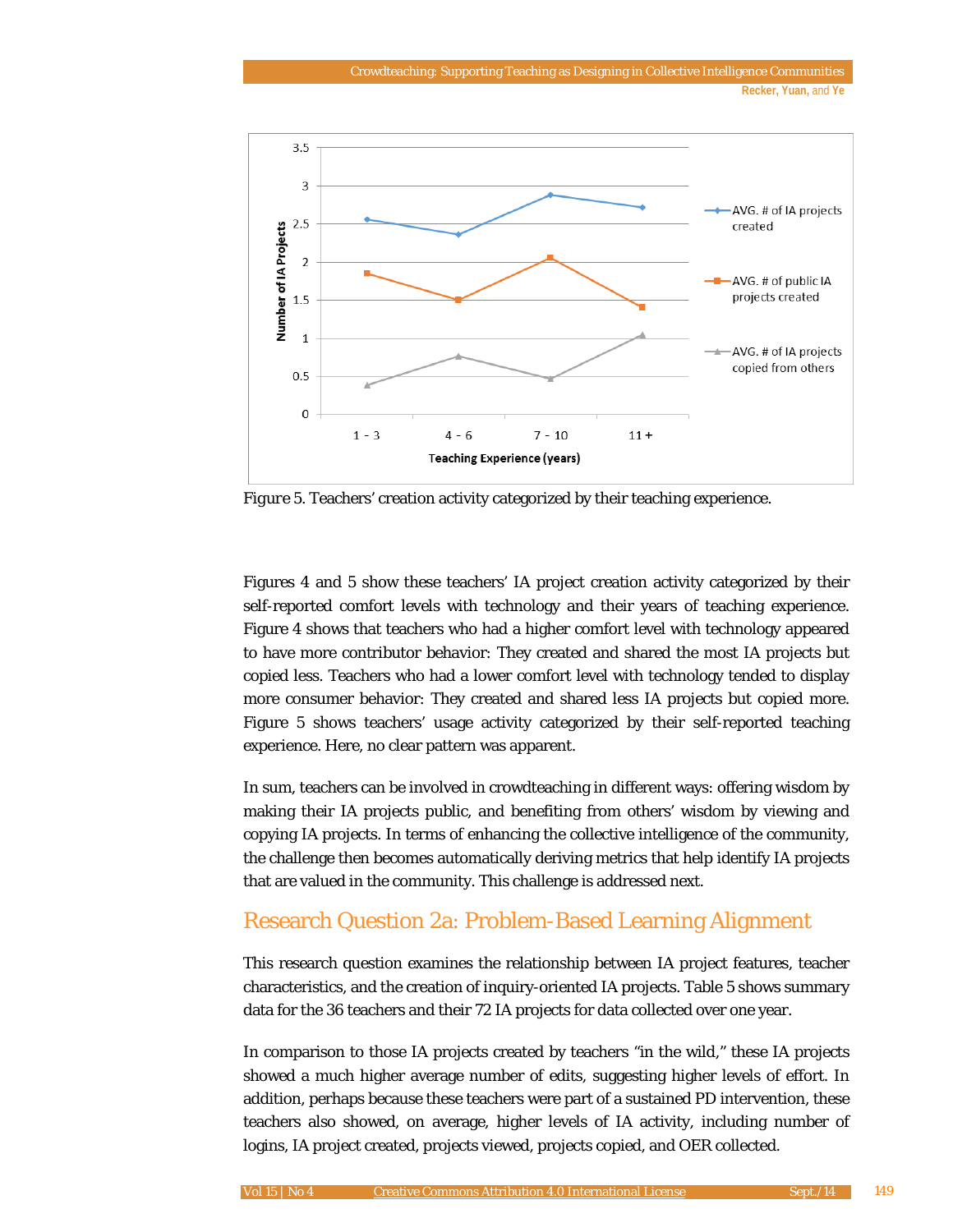### Table 5

|                                       | Variable                               | Mean   | <b>Median</b> | <b>SD</b> | Min      | Max  |
|---------------------------------------|----------------------------------------|--------|---------------|-----------|----------|------|
|                                       | $#$ of logins                          | 31.42  | 27            | 28.02     | 6        | 179  |
|                                       | # of OER used in all IA projects       | 33.72  | 23            | 31.39     | 8        | 179  |
|                                       | # of IA projects created*              | 9.50   | 7             | 9.07      | 2        | 57   |
| <b>Teacher</b>                        | # of public IA projects created        | 4.08   | 3             | 7.98      | $\Omega$ | 49   |
| activities<br>$(N=36)$                | # of IA projects copied from<br>others | 2.25   | 1             | 2.78      | 0        | 12   |
|                                       | % of IA projects copied from<br>others | 25.49  | 18.33         | 25.78     | 0        | 80   |
|                                       | # of IA projects viewed                | 20.39  | 21            | 11.86     | 2        | 52   |
|                                       | <b>PBL Alignment Score</b>             | 3.32   | $\mathbf{2}$  | 3.45      |          | 17   |
|                                       | $#$ of words                           | 169.86 | 113.50        | 168.28    | 9        | 859  |
| project<br>IA<br>features<br>$(N=72)$ | # of links                             | 5.36   | 4             | 4.50      | 0        | 37   |
|                                       | $#$ of edits                           | 69.94  | 51            | 63.70     | 5        | 388  |
|                                       | # of times viewed $(N = 51)$ **        | 336.84 | 199           | 391.96    | 13       | 1995 |
|                                       | # of times copied $(N = 51)$ **        | 0.47   | $\Omega$      | .95       | 0        | 4    |

*Descriptives of PD Participants' (N = 36) Activity and IA Project Features (N = 72) (Data Collected over a 1-Year Period)*

*Note*. \* A total of 351 IA projects were created and 72 were selected for detailed analysis. \*\* Only public IA projects can be viewed and copied.

Of these 72 IA projects, 51 (70.83%) were made public by their authors, meaning they could be viewed and copied by others. Table 5 shows that the 51 public IA projects were viewed more frequently than they were copied, suggesting that the IA users preferred to view IA projects for ideas and OER rather than to completely copy them. Copying an IA project may be an indication that a teacher places a very high value upon it. Table 5 also shows that overall mean scores for PBL alignment were low and their distribution was skewed  $(M = 3.32$  on a 22-point scale). This skew precluded the use of statistics assuming normality, such as Pearson's correlation and multiple regression.

Spearman's rank order correlation coefficients were calculated to investigate the relationships between various IA project features and PBL alignment scores (see Table 6). Results suggest that PBL alignment scores are positively and moderately correlated with the number of words and the number of views. Thus, if the PBL alignment score is viewed as an indicator of a useful IA project, the number of views and words can act as an indirect proxy of this measure. Table 6 also shows positive and moderate correlations between the number of words and the number of links, edits, and views. Moderate positive correlations were also found between the number of times an IA project was edited and the number of links and views.

Spearman's rank correlations were used to explore the relationships between teacher characteristics and the PBL alignment score of their IA projects. Table 7 shows that teachers' reported teaching experience was moderately and negatively correlated with a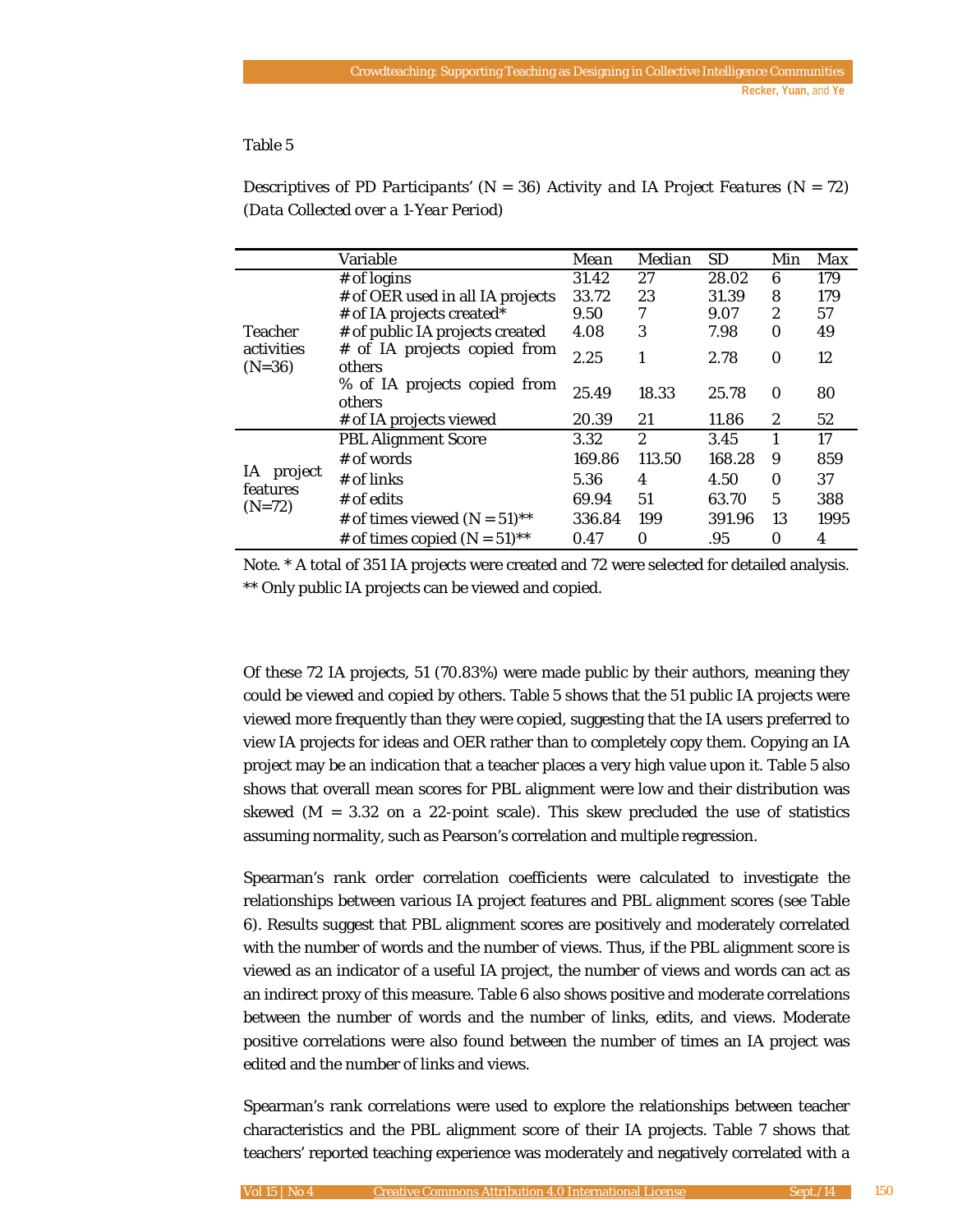variety of IA activities, such as the number of logins, the number of OER used, the number of IA projects created, the number of public IA projects created, and the number of the IA projects viewed, suggesting that novice teachers may have found certain features of the IA more useful. Additionally, Table 7 shows a positive correlation between teachers' comfort level with technology and the number of public IA projects created. Thus, as teachers' comfort level with technology increases, they tend to publish and share more IA projects. This is similar to the pattern identified in Figure 4.

Other moderate and positive correlation results are not surprising and suggest that an engaged user shows overall higher levels of activity on all IA features. Note, however, that no strong correlations were found between the PBL alignment score and teacher characteristics.

Table 6

*Spearman's Rank Correlations between PBL Alignment Score, OAI Score, and IA Project Features for IA Projects Created by PD Participants*

| Variable                      |         | 2       | 3       |         |         |     |
|-------------------------------|---------|---------|---------|---------|---------|-----|
| 1. PBL alignment score        |         |         |         |         |         |     |
| 2. IA project OAI score       | $.30*$  |         |         |         |         |     |
| $3.4$ to f words              | $.42**$ | $.60**$ |         |         |         |     |
| 4. $\#$ of links              | .08     | .23     | $.27^*$ |         |         |     |
| $5.$ # of edits               | .19     | $.43**$ | $.52**$ | $.38**$ |         |     |
| 6. # of times viewed $(N=51)$ | $.38**$ | .25     | $.28*$  | .26     | $.37**$ |     |
| 7. # of times copied $(N=51)$ | .09     | $.36*$  | .001    | $-.05$  | $-.08$  | .19 |

 $*$  *p* < .05; \*\* *p* < .01.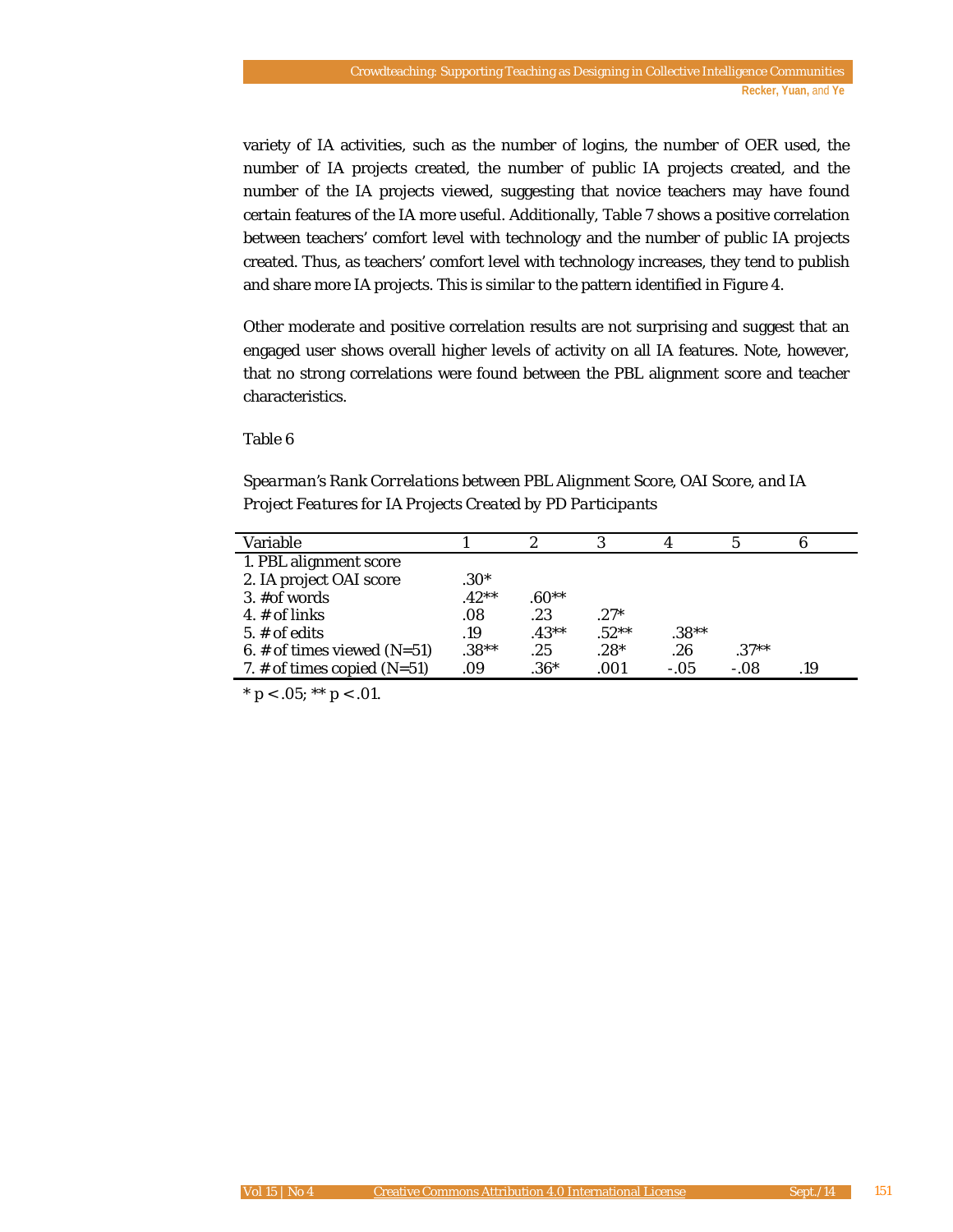### Table 7

*Spearman's Rank Correlations between PBL Alignment Score, OAI Score, and Characteristics of PD Participants*

| Variable                                     | 1       | $\mathbf{2}$ | 3         | 4       | 5       | 6        | 7       | 8   | 9   |
|----------------------------------------------|---------|--------------|-----------|---------|---------|----------|---------|-----|-----|
| 1. PBL alignment<br>score                    |         |              |           |         |         |          |         |     |     |
| 2. IA project OAI<br>score                   | $.30*$  |              |           |         |         |          |         |     |     |
| 3. Teaching<br>experience                    | $-.22$  | $-.14$       |           |         |         |          |         |     |     |
| 4. Comfort level<br>with technology          | .10     | $-.07$       | $-.08$    |         |         |          |         |     |     |
| 5. $#$ of logins                             | $-.05$  | $.24*$       | $-.32**$  | $-.23$  |         |          |         |     |     |
| 6. # of OER used<br>in all IA projects       | .15     | $.27*$       | $-41**$   | $-.14$  | $.30**$ |          |         |     |     |
| 7. # of IA<br>projects created               | $-0.06$ | $-.003$      | $-.33**$  | $-.02$  | $.58**$ | $.60**$  |         |     |     |
| 8. # of public IA<br>projects                | $-0.08$ | .07          | $-.35*$   | $.30**$ | $-.02$  | $.30**$  | .18     |     |     |
| $9.$ # of times<br>user copied IA<br>project | .20     | .18          | $-.07$    | .07     | $-.03$  | $.51***$ | $.37**$ | .09 |     |
| 10. $#$ of IA<br>projects viewed             | $-.09$  | $-.07$       | $-.34***$ | .13     | $.40**$ | $.39**$  | $.52**$ | .15 | .17 |

 $\frac{}{p \cdot 0.05; \cdot \cdot \cdot p \cdot 0.01}$ .

### Research Question 2b: Use of OER in IA Projects

This question examines the relationship between IA project features, teacher characteristics, and how IA projects are designed to integrate OER. For these 72 IA projects, 23 (31.9%) of the IA projects were categorized as an offload, 38 (52.8%) IA projects were in the adaptation category, and 11 (15.2%) IA projects were in the improvisation category (see Table 2 for definitions).

Spearman's rank order correlation coefficients were calculated between OAI scores and IA project features (see Table 6). Results show that OAI score is positively correlated with the number of words, the number of edits, and the number of times an IA project was copied. Thus, as the number of words, edits, and copies of an IA project increased, its OAI score increased toward the improvisation end of the scale.

Spearman's rank order correlation was also used to investigate the relationships between OAI scores and teachers' characteristics (see Table 7). Results suggest that OAI scores are significantly and positively correlated with teachers' number of logins and number of OER used. Thus, as a teacher's number of logins and number of OER used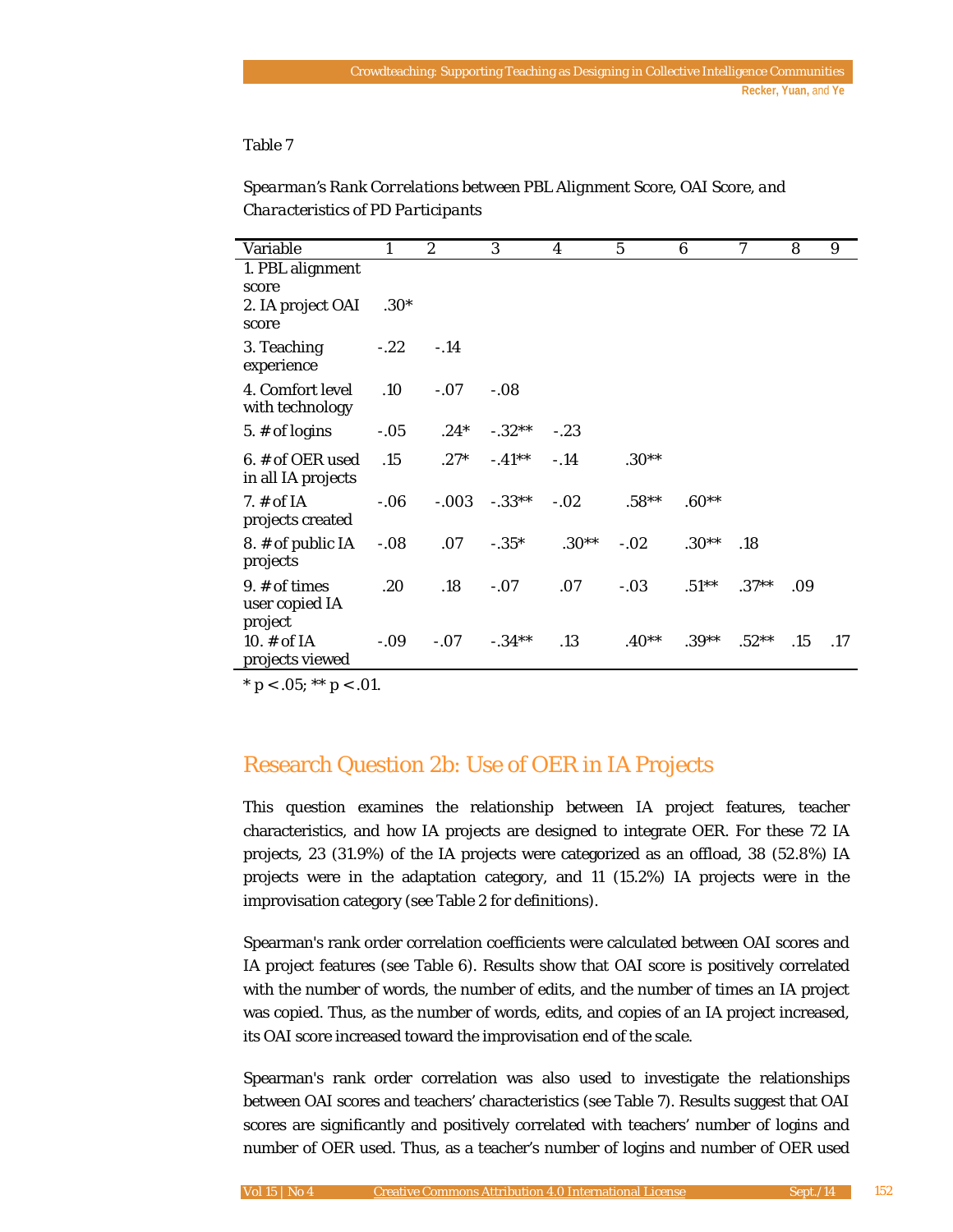increased, the OAI score of their IA projects increased toward the improvisation end of the scale.

As noted, Tables 6 and 7 show that the OAI scores of the 72 IA projects are significantly and positively correlated with the number of words, the number of edits, the number of times an IA project was copied, the number of logins, and the number of OER used. Several of multinomial logistic regression models were fit to test whether different combinations of these five variables could significantly predict the OAI scores of IA projects. Note that multicollinearity was examined and eliminated as a concern for this dataset. Two final models are reported as follows.

The first multinomial logistic regression model (see Table 8) was based on the 72 IA projects with four predictor candidates. The results show that only the number of words is a significant predictor of OAI score. This means that after holding other variables constant, for each unit increase in the number of words, the multinomial odds ratio for an IA project in the adaptation category ( $OAI = 2$ ) relative to the offload category ( $OAI =$ 1) would be expected to increase by 2%. Similarly, after holding other variables constant, for each unit increase in the number of words, the multinomial odds ratio for an IA project in the improvisation category  $(OAI = 3)$  relative to the offload category  $(OAI = 1)$ would also be expected to increase by 2%.

#### Table 8

|                         |           | Adaptations $(OAI = 2)$ |          | <b>Improvisation</b> $(OAI = 3)$ |            |          |  |
|-------------------------|-----------|-------------------------|----------|----------------------------------|------------|----------|--|
| <b>Variable</b>         | <b>OR</b> | Wald $x^2$              | P        | 0R                               | Wald $x^2$ | D        |  |
| $#$ of words            | 1.02      | 7.21                    | $.007**$ | 1.02                             | 8.54       | $.003**$ |  |
| # of edits              | 1.01      | 1.56                    | .21      | 1.02                             | 3.10       | .08      |  |
| $#$ of logins           | 1.02      | .49                     | .49      | 1.02                             | .37        | .54      |  |
| # of OER used in all IA | $-1.01$   | .09                     | .76      | 1.00                             | .003       | .96      |  |
| projects                |           |                         |          |                                  |            |          |  |

#### *Multinomial Logistic Regression on OAI Score for 72 IA Projects*

*Note.* The reference category is offloads  $(OAI = 1)$ . \*\*  $p < .01$ .

#### Table 9

#### *Multinomial Logistic Regression on OAI Score for 51 Public IA Projects*

|                   |     | Adaptations $(OAI = 2)$ |     |      | <b>Improvisation</b> $(OAI = 3)$ |       |  |
|-------------------|-----|-------------------------|-----|------|----------------------------------|-------|--|
| Variable          | ЭR  | Wald $x^2$              |     | OR   | Wald $x^2$                       |       |  |
| # of times copied | .07 | 02                      | .89 | 2.69 | 4.00                             | .046* |  |

*Note.* The reference category is offloads (OAI = 1).  $*$   $p$  < .05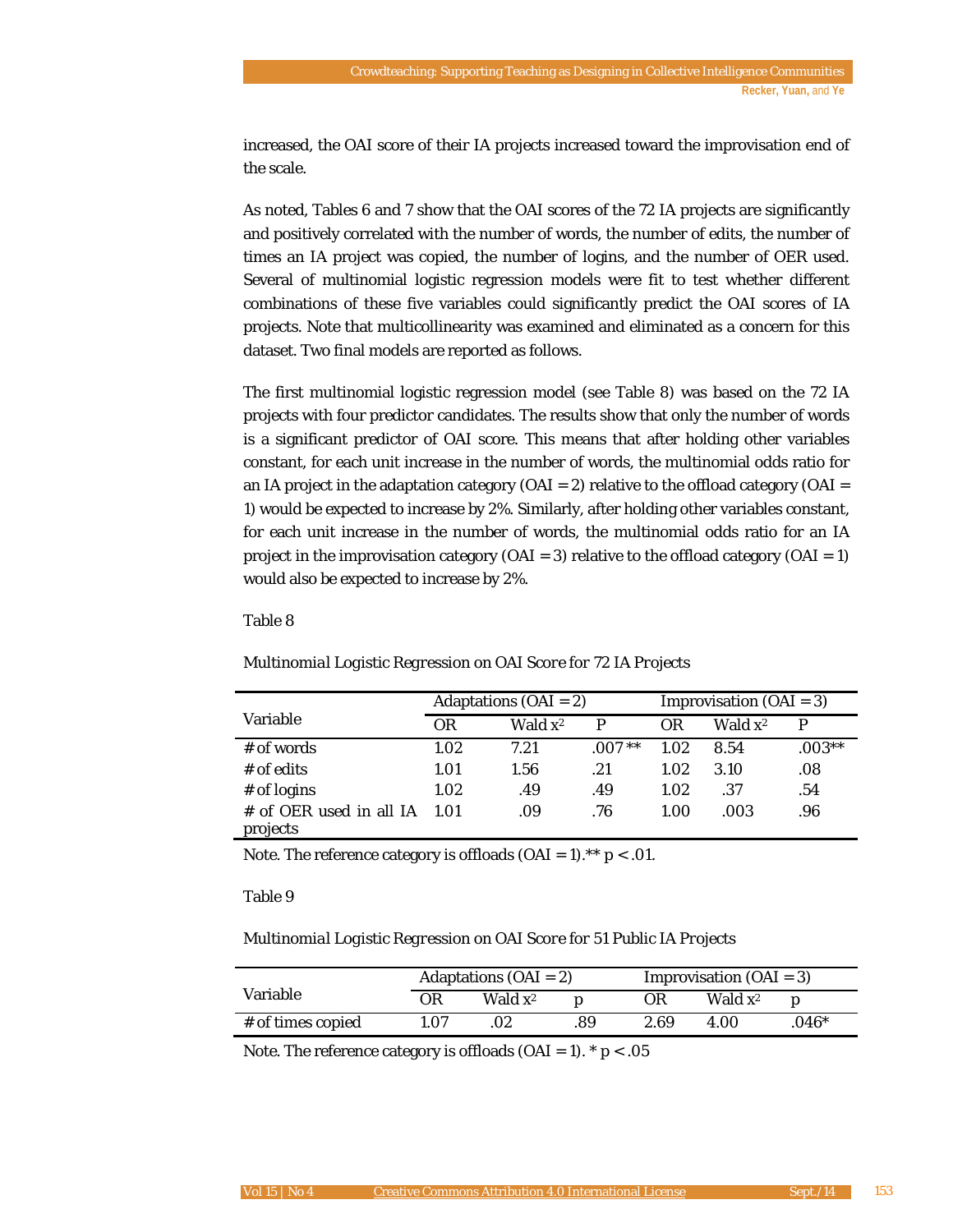The second multinomial logistic regression (see Table 9) was based on the 51 public IA projects and one predictor was retained in the final model. The results indicate that the number of times users copied IA projects is a significant predictor of OAI score. For each unit increase in the number of times users copied an IA project, the multinomial odds ratio for a project in the improvisation category  $(OAI = 3)$  relative to the offload category  $(OAI = 1)$  would be expected to increase by 169%. However, the comparison between the adaptation category ( $OAI = 2$ ) and the offload category ( $OAI = 1$ ) did not show this trend.

In sum, among the five variables that are significantly correlated with the OAI scores of the IA projects, only the number of words and the number of times an IA project was copied were significant predictors of OAI score.

### Discussion

The evidence suggests that collective intelligence (called crowdteaching) activities occur within the IA. Teachers, on average, chose to share almost two thirds of their created artifacts, while a small proportion of their IA projects were copied directly from other IA projects. Thus, these teachers can be seen as both contributors to and consumers of crowdteaching processes. In addition, IA users preferred to view IA projects rather than to completely copy them. This suggests that they may be browsing for ideas or finding only a smaller set of IA projects that completely meet their needs. Copying an IA project suggests a higher level of endorsement of its content. Finally, PD participants showed overall greater levels of IA activity, compared to those teachers "in the wild." Thus, like findings from other research of loose online communities (Abramovich & Schunn, 2012; Nielsen, 2006), participation shows deep inequalities, but can be nurtured.

In examining the possible influences of teacher characteristics, we noted similar patterns in the two samples of teachers in terms of their reported comfort level with technology. "In the wild" teachers with lower levels of comfort in technology use appeared to display more consumer behaviors, while higher level teachers appeared to show more contributor behaviors. A similar pattern is also evident in the PD participants: Teachers' comfort level with technology was positively (and moderately) correlated with sharing behaviors. In terms of the teaching experience, patterns were different. "In the wild" teachers showed no clear pattern; for PD participants, teaching experience was negatively (and moderately) correlated with IA project creation and sharing. We also acknowledge that as self-reported data, these may not capture the most important underlying constructs.

In addition, a goal was to find proxy variables that could be easily computed and that also aligned to instructionally relevant indicators. Distilling such variables could support IA users (teachers) in quickly identifying useful IA projects to either use or further adapt. We coded IA projects implemented in classrooms by teachers using two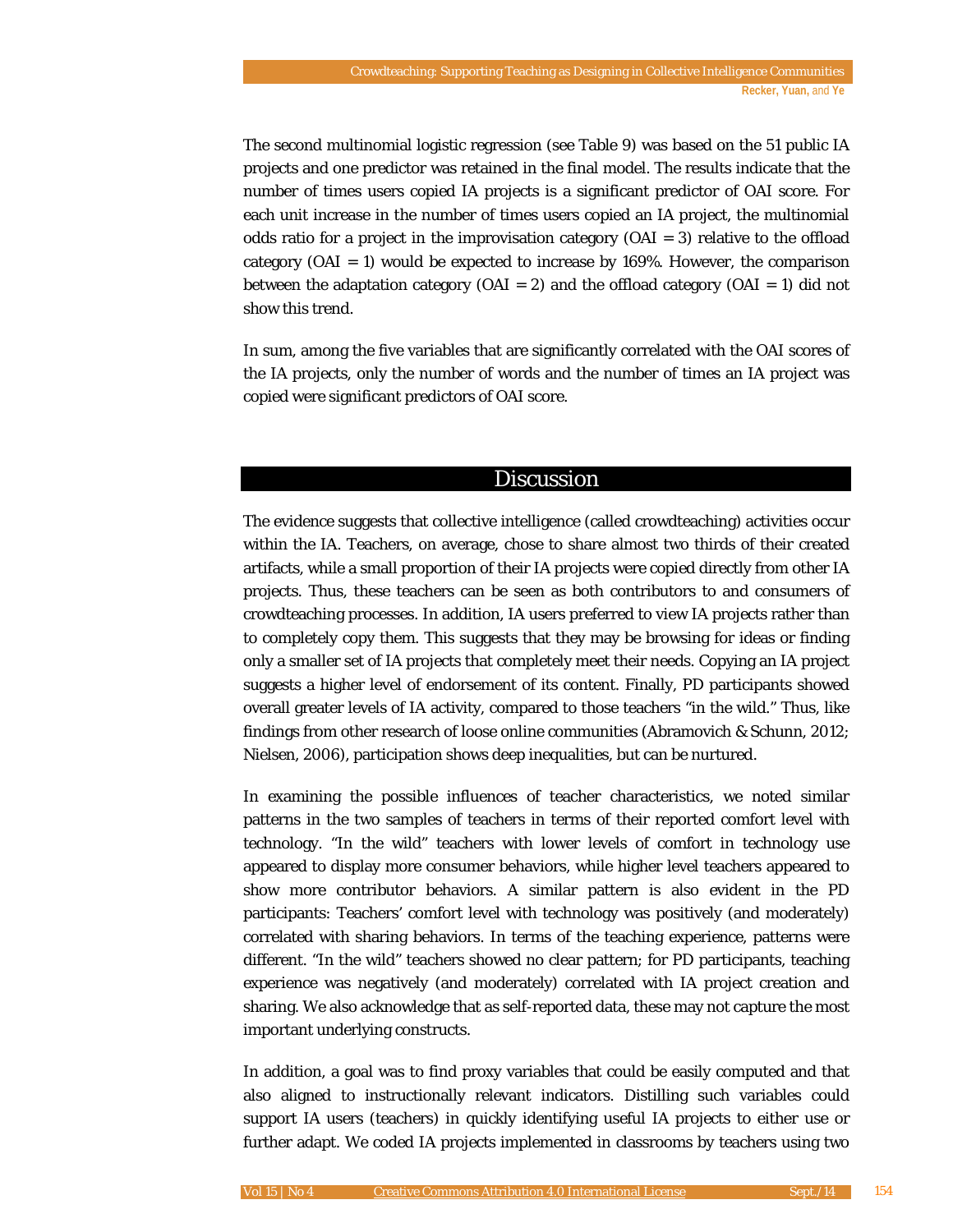indicators, the problem-based learning rubric and the OAI scale, and examined their relationship with several usage metrics. Correlational results suggest that among several metrics related to two instructional indicators, the number of words in IA projects was the best indirect proxy of both indicators.

It is possible that IA projects with more content (i.e., words) would necessarily score higher on these two indicators. However, it is unclear that simply having more textual content would cause raters to find greater evidence of inquiry learning elements, or improvisation around OER. Similarly, a comprehensive study of Wikipedia article quality also found that the number of words was the most robust (and easiest to extract) predictor of quality although there is no reason to expect that lengthy encyclopedia articles are necessarily better (Blumenstock, 2008).

We note that this study had several limitations. The first is the small number of users and IA projects analyzed against the larger backdrop of users and usage. True crowdsourcing environments typically assume an Internet-scale community behind crowdsourcing activities (Estellés-Arolas & González-Ladrón-de-Guevara, 2012). In our case, we restricted our analyses in the first sample to users who clearly identified themselves as teachers, which severely restricted the user base. Because we relied on these users voluntarily completing a brief demographic survey, we may have unintentionally excluded actual teachers. In the second sample, however, we deliberately only included IA projects that teachers told us were used in actual classroom practice. In the future, instead of using a restricted sample, a more systematic sampling process should be employed and more comprehensive teacher demographic information should be collected. Finally, we relied upon two indicators of instructional quality. It is certainly possible that others could be identified that could serve as more robust indicators.

### Conclusion

This article explored collective intelligence processes in the context of a Web-based tool for teachers, the Instructional Architect, to support teachers as designers using OER. Our analyses were guided by a framework, which posits a very loose notion of community wherein members may have very diffuse interactions with one another (Malone et al., 2009). The IA community is in that vein.

Results of the study have implications for both research and practice in the OER community. From the research perspective, this study reveals different patterns in terms of how teachers engage with OER: They can be contributors by creating and sharing new content; or they can be consumers by viewing and even copying other teachers' content. In addition, the study identified various factors that influenced teachers' engagement with the IA, such as their teaching experiences, comfort levels with technology, and whether or not they attended professional development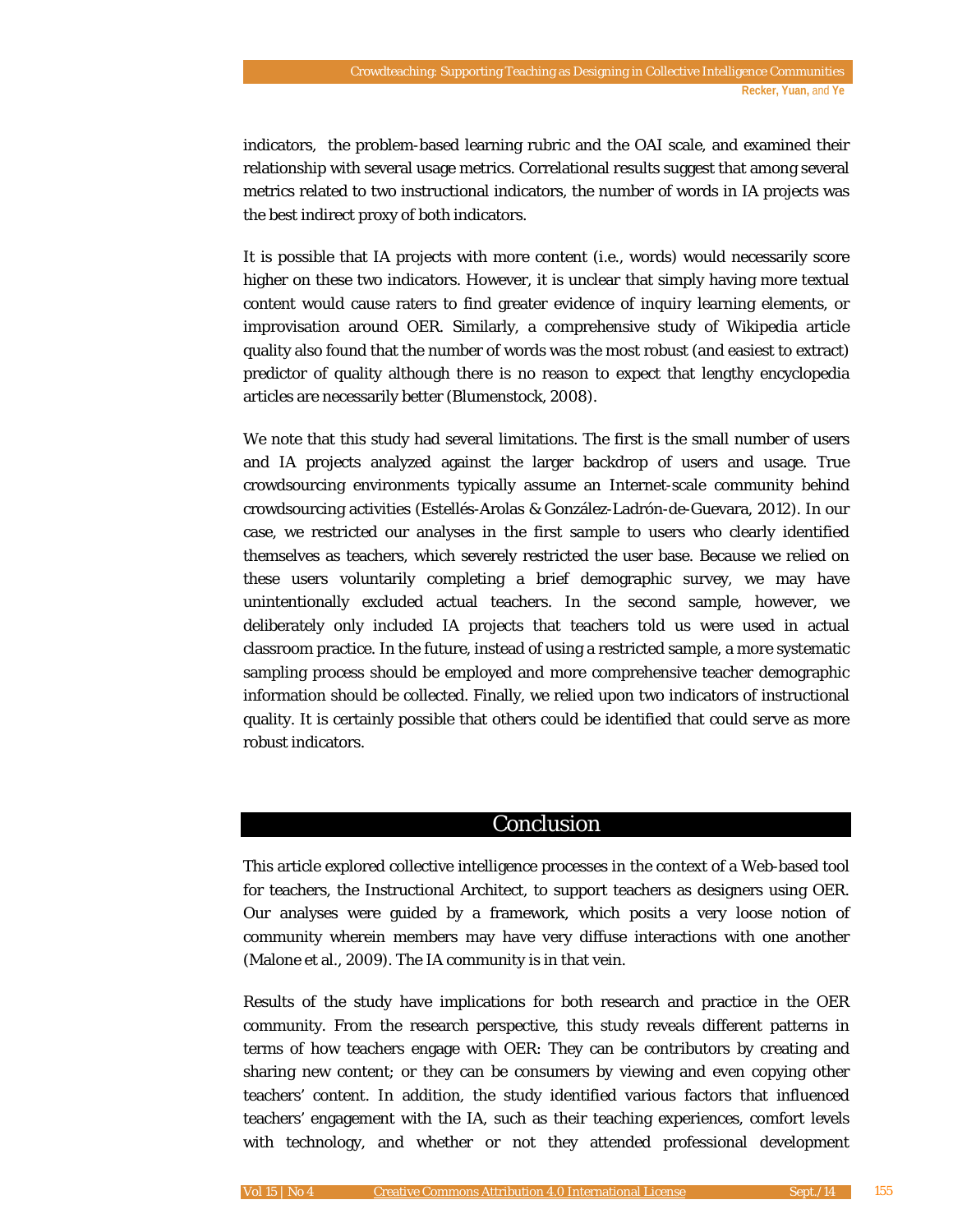workshops. Moreover, the analysis of user activities indicates that the frequency of teacher activities in the IA often followed the "long tail" distribution, which provides further evidence for Nielsen's (2006) participation inequality rule.

In terms of practice, results from the study have implications for system design. For example, the "decide-how" dimension is largely done individually, and supports for this step within the IA are mostly implicit. As such, scaffolds in the IA interface could be designed to better represent user activity (e.g., sorting search results by identified proxies of quality, including number of words, views, or copies) in order to help teachers better leverage crowd wisdom.

Future work includes developing means for automatically conducting longerterm analyses of the activities of IA users, as well as the evolution of their artifacts. We are also developing computational approaches that can scale to study how the micro-level activities of these users and their designs might affect the macro-level behaviors of the community as a whole (Walker et al., 2011).

### Acknowledgements

The authors would like to thank the study participants for their time and assistance. This material is based upon work supported by the U.S. National Science Foundation under Grant No. 0937630, and Utah State University. Any opinions, findings, and conclusions or recommendations expressed in this material are those of the author(s) and do not necessarily reflect the views of the National Science Foundation. Portions of this research were previously presented at the American Educational Research Association Annual Meeting (AERA 2013) in San Francisco.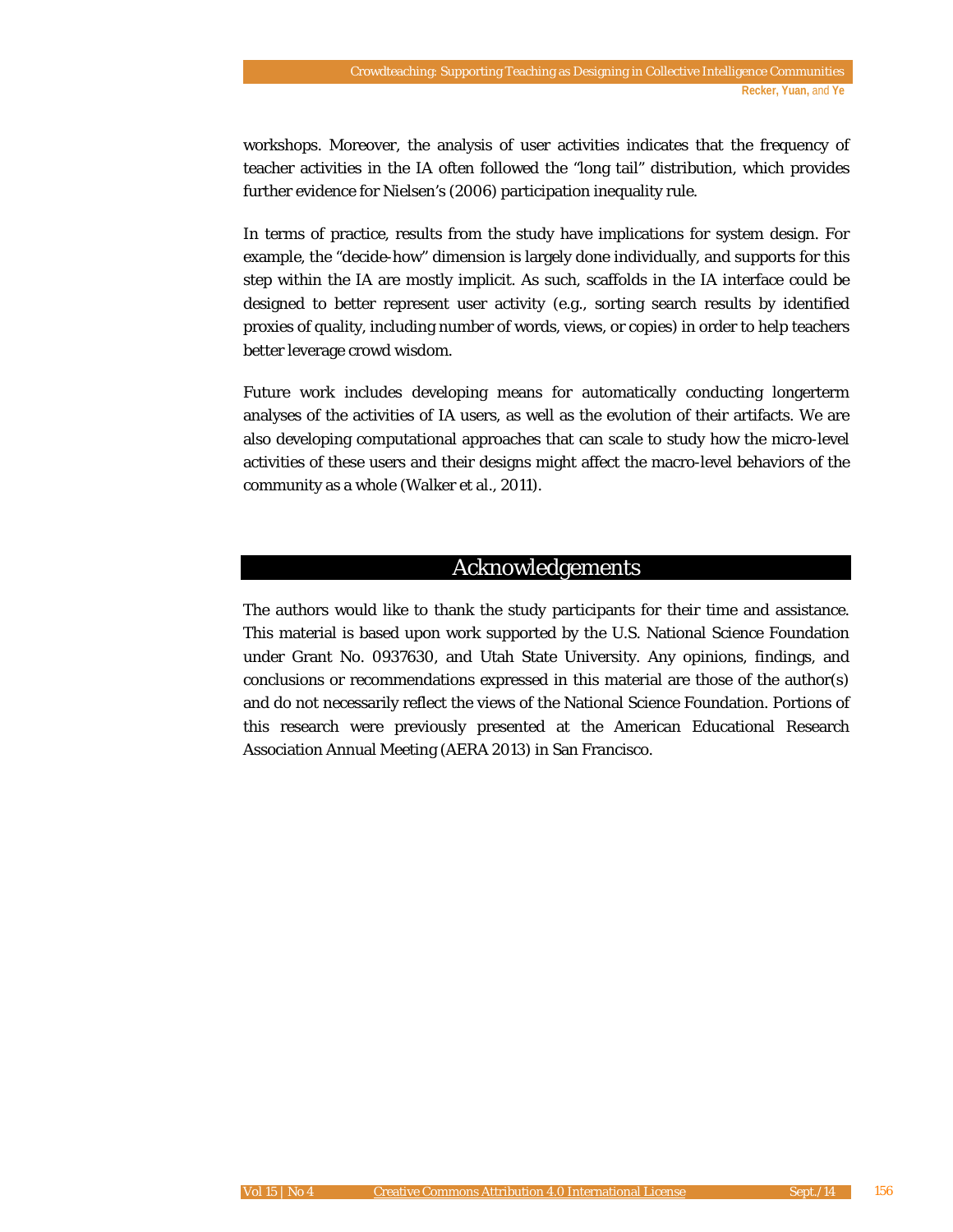#### References

- Abramovich, S., & Schunn, C. (2012). Studying teacher selection of resources in an ultra-large scale interactive system: Does metadata guide the way? *Computers & Education, 58*(1), 551–559.
- Anderson, C. (2006). *The long tail: Why the future of business is selling less of more*. New York, NY: Hyperion.
- Atkins, D. E., Brown, J. S., & Hammond, A. L. (2007). *A review of the open educational resources (OER) movement: Achievements, challenges, and new opportunities.* Retrieved from [http://www.hewlett.org/Programs/Education/OER/OpenContent/Hewlett+OE](http://www.hewlett.org/Programs/Education/OER/OpenContent/Hewlett+OER+Report.htm) [R+Report.htm](http://www.hewlett.org/Programs/Education/OER/OpenContent/Hewlett+OER+Report.htm)
- Ball, D. L., & Cohen, D. K. (1996). Reform by the book: What is—or might be—the role of curricular materials in teacher learning and instructional reform? *Educational Researcher, 25*(9), 6–14.
- Barrows, H. S. (1996). Problem-based learning in medicine and beyond: A brief overview. *New Directions for Teaching and Learning, 68,* 3–16.
- Benkler, Y. (2006). *The wealth of networks: How social production transforms markets and freedom*. New Haven, CT: Yale University Press.
- Blumenstock, J. (2008). Size matters: Word count as a measure of quality on Wikipedia. *Proceedings of the 17th International Conference on World Wide Web* (WWW '08) (pp. 1095–1096). ACM, New York, NY, USA. doi:10.1145/1367497.1367673. Retrieved from<http://doi.acm.org/10.1145/1367497.1367673>
- Borgman, C., Abelson, H., Dirks, L., Johnson, R., Koedinger, K., Linn, M., … Szalay, A. (2008). *Fostering learning in the networked world: The cyberlearning opportunity and challenge, a 21st century agenda for the National Science Foundation* (Report of the NSF Task Force on Cyberlearning). Retrieved from the National Science Foundation website: <http://www.nsf.gov/pubs/2008/nsf08204/nsf08204.pdf>
- Brown, M., & Edelson, D. (2003). *Teaching as design: Can we better understand the ways in which teachers use materials so we can better design materials to support their change in practice?* (Design Brief). Evanston, IL: Center for Learning Technologies in Urban Schools.
- Custard, M., & Sumner, T. (2005). Using machine learning to support quality judgments. *D-Lib Magazine, 11*(11).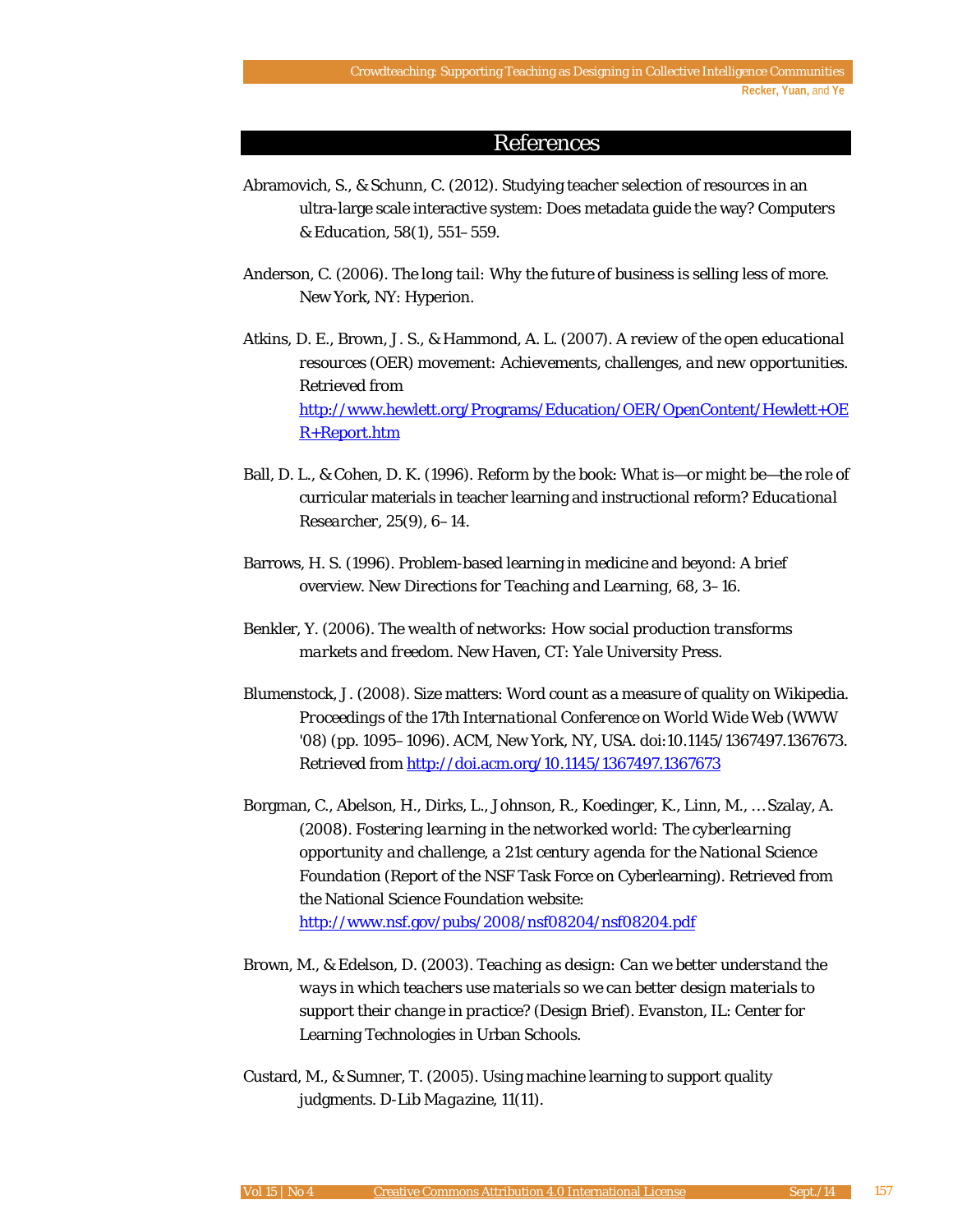- Davis, E. A., & Krajcik, J. S. (2005). Designing educative curriculum materials to promote teacher learning. *Educational Researcher, 34*(3), 3–14.
- Davis, E. A., & Varma, K. (2008). Supporting teachers in productive adaptation. In Y. Kali, M. C. Linn, M. Koppal, & J. E. Roseman (Eds.), *Designing coherent science education: Implications for curriculum, instruction, and policy* (pp, 94–122). New York, NY: Teachers College Press.
- Drake, C., & Sherin, M. G. (2006). Practicing change: Curriculum adaptation and teacher narrative in the context of mathematics education reform. *Curriculum Inquiry*, *36*(2), 153–187.
- Estellés-Arolas, E., & González-Ladrón-de-Guevara, F. (2012). Towards an integrated crowdsourcing definition. *Journal of Information Science, 38*(2), 189-200.
- Farooq, U., Schank, P., Harris, A., Fusco, J. & Schlager, M. (2007). Sustaining a community computing infrastructure for online teacher professional development: A case study of designing Tapped In. *Journal of Computer Supported Cooperative Work, 16*(4-5), 397-429. Norwell, MA: Klewer Academic Publishers.
- Fogleman, J., McNeil, K., & Krajcik, J. (2011). Examining the effect of teachers' adaptations of a middle school science inquiry-oriented curriculum unit on student learning. *Journal of Research in Science Teaching, 48*(2), 149–169.
- Kastens, K., Devaul, H., Ginger, K., Mogk, D., DeFelice, B., DiLeonardo, C., … Tahirkheli, S. (2005). Questions & challenges arising in building the collection of a digital library for education: Lessons from five years of DLESE [computer file]. *D-Lib Magazine, 11*(11). Doi: 10.1045/november2005-kastens
- Khoo, M., Pagano, J., Washington, A. L., Recker, M., Palmer, B., & Donahue, R. A. (2008). Using web metrics to analyze digital libraries. In *Proceedings of the 8th ACM/IEEE-CS joint conference on digital libraries* (pp. 375-384). ACM.
- Leary, H., Giersch, S., Walker, A., & Recker, M. (2009). Developing a review rubric for learning resources in digital libraries. In *Proceedings of the 9th ACM/IEEE-CS joint conference on digital libraries* (pp. 421-422). ACM.
- Malone, T., Laubacher, R., & Dellarocas, C. (2009).Harnessing crowds: Mapping the genome of collective intelligence. *MIT Sloan Research Paper, No. 4732-09*.
- Mardis, M., ElBasri, T., Norton, S., & Newsum, J. (2012). The digital lives of U.S. teachers: A research synthesis and trends to watch. *School Libraries Worldwide, 18*(1), 70–86.
- Nielsen, J. (2006). [Participation inequality: Lurkers vs. contributors in Internet](http://www.useit.com/alertbox/participation_inequality.html)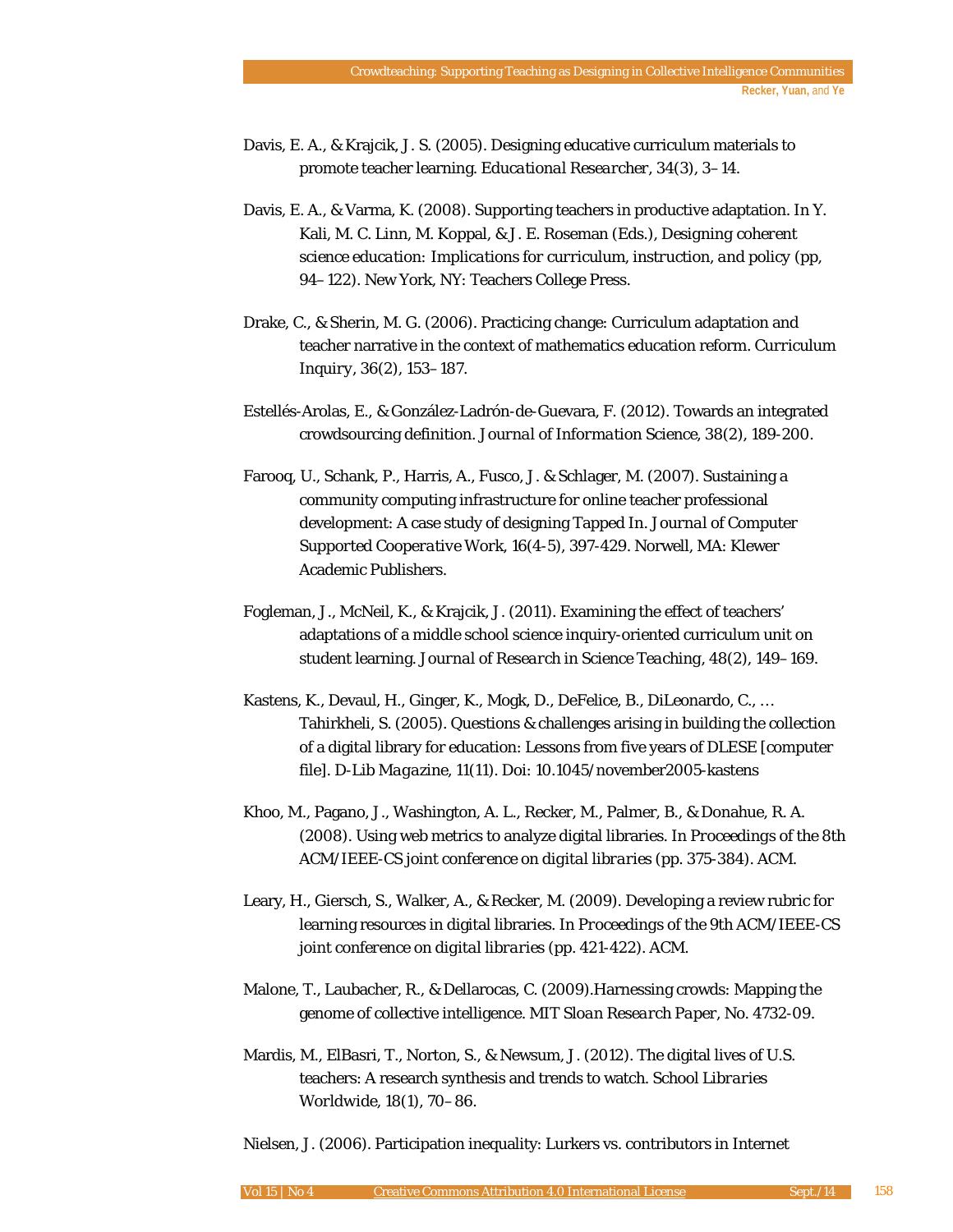[communities.](http://www.useit.com/alertbox/participation_inequality.html) Retrieved from [http://www.nngroup.com/articles/participation](http://www.nngroup.com/articles/participation-inequality/)[inequality/](http://www.nngroup.com/articles/participation-inequality/)

- Penuel, W. R., & Gallagher, L. P. (2009). Preparing teachers to design instruction for deep understanding in middle school Earth science. *The Journal of the Learning Sciences*, *18*(4), 461-508.
- Porcello, D., & Hsi, S. (2013). Crowdsourcing and curating online education resources. *Science*, *341*(6143), 240-241.
- Recker, M. (2006). Perspectives on teachers as digital library users: Consumers, contributors, and designers. *D-Lib Magazine, 12*(9).
- Recker, M., Dorward, J., Dawson, D., Halioris, S., Liu, Y., Mao, X., ... & Park, J. (2005). You can lead a horse to water: Teacher development and use of digital library resources. In *Proceedings of the Joint Conference on Digital Libraries* (pp. 1– 7).New York, NY: ACM.
- Recker, M., & Pitkow, J. E. (1996). Predicting document access in large multimedia repositories. *ACM Transactions on Computer-Human Interaction (TOCHI), 3*(4), 352-375.
- Recker, M., Walker, A., Giersch, S., Mao, X., Halioris, S., Palmer, B., ... & Robertshaw, M. B. (2007). A study of teachers' use of online learning resources to design classroom activities. *New Review of Hypermedia and Multimedia, 13*(2), 117- 134.
- Remillard, J. (2005). Examining key concepts in research on teachers' use of mathematics curricula. *Review of Educational Research, 75*(2), 211–246.
- Sumner, T., Khoo, M., Recker, M., & Marlino, M. (2003). Understanding educator perceptions of "Quality" in digital libraries. In *Proceedings of the Joint Conference on Digital Libraries* (pp. 269–279). New York, NY: ACM.
- Walker, A., Recker, M., Ye, L., Robertshaw, M. B., Sellers, L., & Leary, H. (2012). Comparing technology-related teacher professional development designs: A multilevel study of teacher and student impacts. *Educational Technology Research and Development*, 60(3), 421-444.
- Wetzler, P., Bethard, S., Leary, H., Butcher, K., Zhao, D., Martin, J. S., & Sumner, T. (2013). Characterizing and predicting the multi-faceted nature of quality in educational web resources. *Transactions on Interactive Intelligent Systems*, *3*(3).